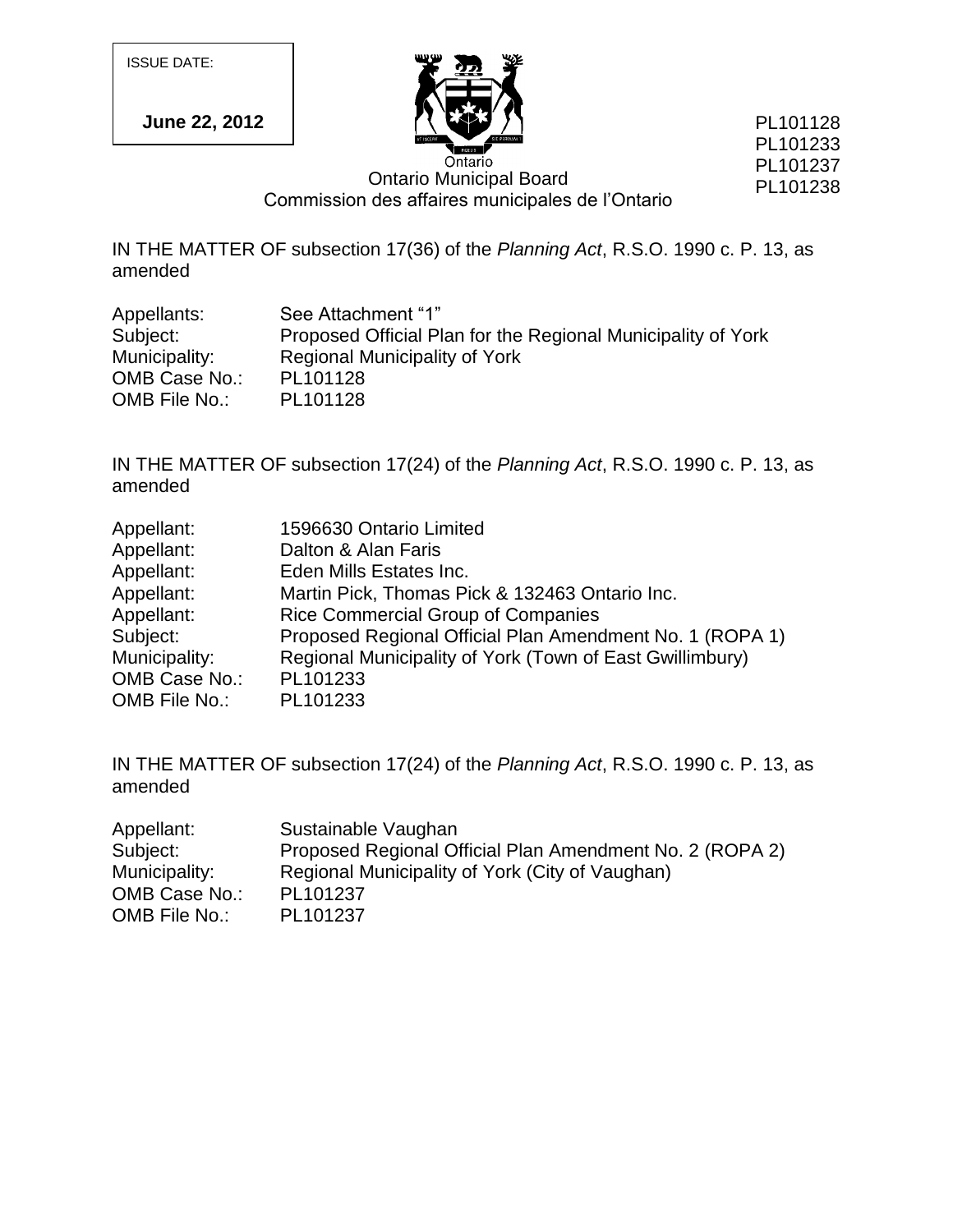IN THE MATTER OF subsection 17(24) of the *Planning Act*, R.S.O. 1990 c. P. 13, as amended

| Appellant:    | Minotar Holdings Inc., Cor-lots Developments, Cherokee Holdings &      |
|---------------|------------------------------------------------------------------------|
|               | Halvan 5.5 Investments Limited (collectively referred to as "Minotar") |
| Appellant:    | Grace Chinese Gospel Church of North York                              |
| Appellant:    | North Markham Landowners Group                                         |
| Subject:      | Proposed Regional Official Plan Amendment No. 3 (ROPA 3)               |
| Municipality: | Regional Municipality of York (Town of Markham)                        |
| OMB Case No.: | PL101238                                                               |
| OMB File No.: | PL101238                                                               |

## **A P P E A R A N C E S :**

Please refer to Attachment "1".

# **DECISION DELIVERED BY S. WILSON LEE AND K. HUSSEY ARISING FROM THE 8TH PRE-HEARING CONFERENCE**

A host of matters have been canvassed at this two-day, pre-hearing conference (PHC). The Regional Municipality of York (Region) has agreed to adjourn the motion for partial approvals. Similarly, lead counsel for the North Markham Landowners Group (NMLG) has also adjourned the motion for consolidation with the ROP-2010 with ROPAs 1 and 3. As for the motions for productions, the moving parties have agreed to continue working with the Region.

Some, if not all of these, may have to be addressed at the next PHC. Some party status and scoping matters have been consented to and recorded in this decision; others argued before this panel. The remaining appellant of ROPA2 has withdrawn and the Board has agreed to have its secretary issue a letter pursuant to subsection 17(30) of the *Planning Act* (Act). The Board in this decision has made a number of findings, directions and suggestions, both generally and specifically. We have reviewed the filed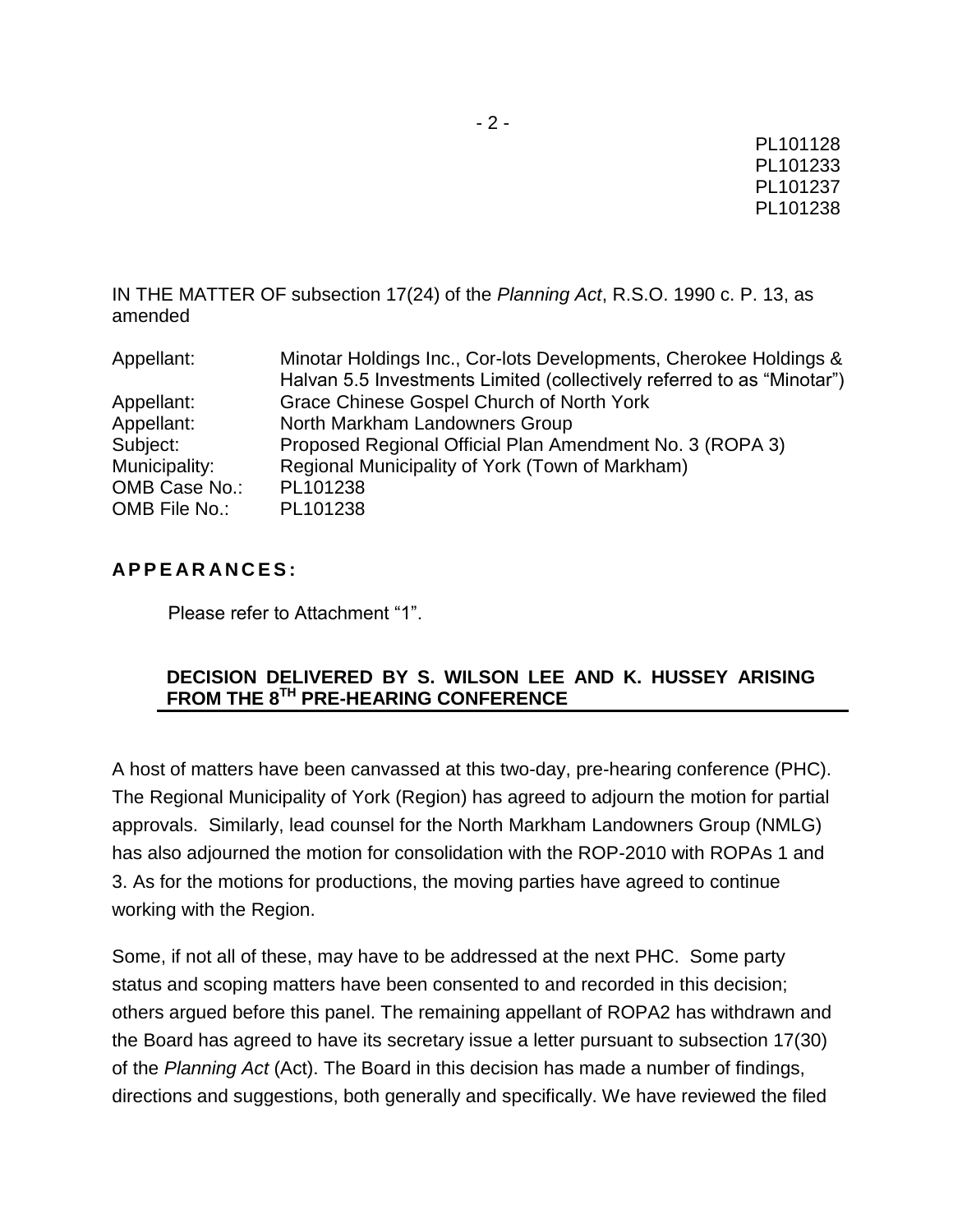affidavits and made observations of some of their contents. Hopefully, they will avert the pending contentious motions as well as providing some sign posts for the future.

## **Proposal regarding consolidation**

On behalf of the Region, Mr. Waque expressed an unwillingness to consolidate the ROPAs with the ROP appeals. Ms. Pepino, speaking on behalf of NMLG, is quite concerned that there would be a multiplicity of proceedings with conflicting or jarring outcomes. Her suggestion that all ROP and ROPA appeals are to be heard by the same panel in the same hearing is a logical corollary of that concern.

The Board is not oblivious of the desires of the NMLG for ensuring the matters are heard by the same panel, so that the Board will not issue conflicting rulings and decisions. The following items in Exhibit 59A are noteworthy because they indicate Mr. Waque's sensitivity in this regard:

- 2. Unless issues are later consolidated with local planning hearings, there will be one panel that hear the issues before the Board in the ROP and ROPA in phases;
- 3. The panel that is seized will determine whether the decision on a phase can be released as a final or as an interim decision;
- 6. Where there are substantial issues in common, there will be a hearing together as directed by the panel;
- 7. There is no general consolidation so that prior Board orders which addressed party status related to issues and the distinction between ROP and ROPA appeals stands unless specifically amended by the panel for the phase before it; and
- 8. The parties are agreed that certain matters do require a hearing together and, in particular, the resolution of the portions of the Maps that remain under appeal in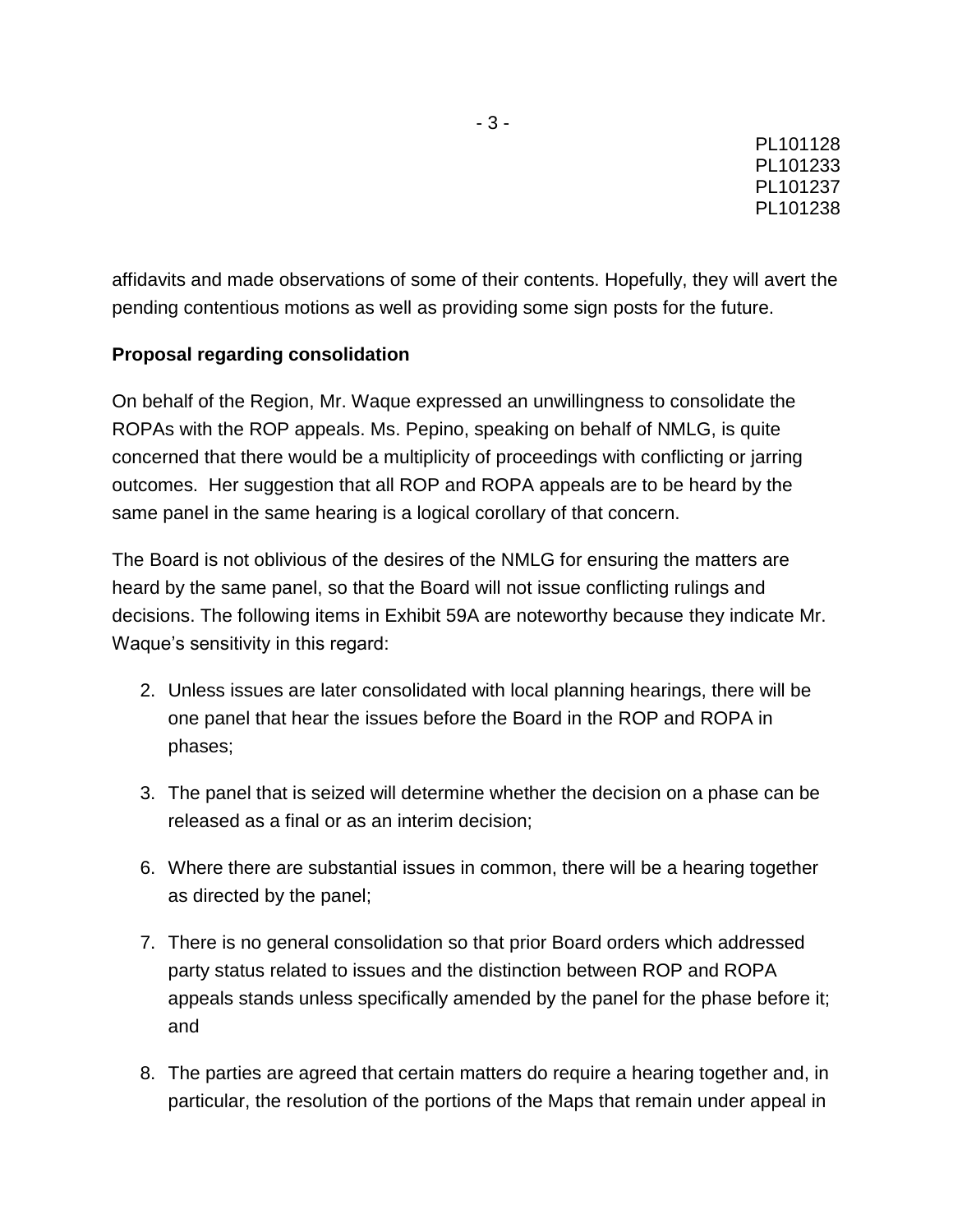the in the ROP because the ROPA puts them in issue must be resolved with the ROPA resolution. However, the resolution of the relevant Map portions may be dealt with in separate ROPA 1 and ROPA 3 hearings.

The Board will assign the same panel to hear the ROP-2010 and ROPAs 1 and 3 matters. Item 2 will be satisfied and the principal concerns are addressed by the Board"s direction aforesaid. Items 6, 7 and 8 are also amicable to the Board because they appear to be nuanced and indicate a degree of compromise. Item 3 is obvious and seems to relate additionally to matters other than this area. For instance, it does offer comfort for those who do not want to relinquish too much scope of the appeals. Hopefully, our directions and expressed leanings in this regard will help to avoid the motion of consolidation. The Board is confident that the parties will be able to reach a procedural compromise with respect to all details on this matter; otherwise we can be asked to address the extent and manner of these matters heard together.

### **Chapter 2, Table 1 and 2, and other tantalising items**

The Region"s motion for partial approval stems in part from a desire to harvest the efforts of the Board"s mediation process which consumed almost six weeks. In particular, Chapter 2 and Tables 1 and 2 are close to having complete unanimity but for a number of whole plan appeals and other outlying parties. Additionally, there is an urge to manage the size and the extent of the hearings. The Region requests the Board to direct the parties to voluntarily scope the appeals. Otherwise, the Board will be asked to approve some of the policies. The Board will address the questions on scoping and partial approvals in the next section.

On a go-forward basis, the Board directs the parties to do, and/or continue to do, the following:

1. Wrap up all the on-going settlements with minutes of settlements in the ROP-2010 & ROPAs 1 and 3 appeals and continue in the settlements of the retail employment appeals in a similar vein;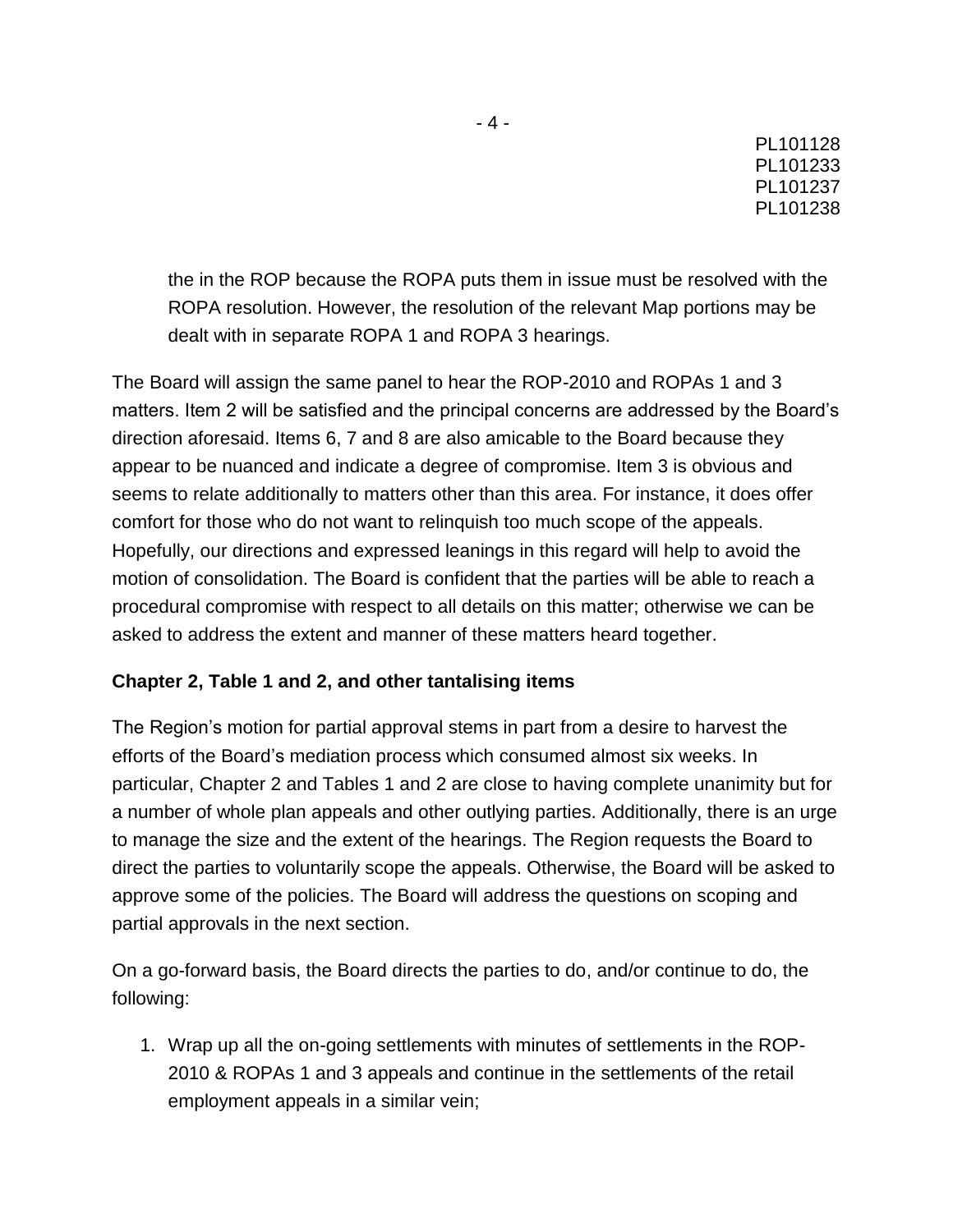- 2. Between the Region and the NMLG, the Board directs the two to find as much common ground as possible on substantive matters. Secondly, the two should reach greater agreements on partial approvals and procedural matters. As a suggestion, the parties may want to use the revised scheduled "A" of Exhibit 42, the Region"s revised list on one hand and the schedule in Don Given"s affidavit at Exhibit 49 at p.25 on the other as a base for discussion. Thirdly, the structure of the Phase 1 of the hearing is addressed later in the decision.
- 3. As between the whole-plan appellants (both the Region-wide and the sitespecific identified on p. 207-209 of Exhibit 41) and the Region, they are directed to undertake a more vigorous attempt at scoping. The next section in our decision deals with whole-plan appellants" obligations to scope. Suggestions have been made by the Board in some specific appeals.
- 4. Other major parties need to participate. Apart from working at scoping for partial approvals, they need to cull issues and prepare a plan for the hearings.
- 5. Mediation services by Mr. J. McKenzie on substantive and procedural matters will be provided on an ongoing basis. All parties should respond to his calls for mediation assessment.

### **The principle of reciprocity and the legality of scoping**

The Board endorses fully the principle of reciprocity: that the procedural refinements for the hearing, which should include issue identification, phasing designs and work schedules must march in concert with a steady progression towards the path of partial approvals. Both paths are important. Neither should be neglected. Neither should be the exclusive tool.

The arguments against a muscular approach of "scoping" of appeals expressed by a number of whole-plan appellants is that it is based, in part, on the proposition that whole-plan appellants cannot be made to scope. References are made to subsection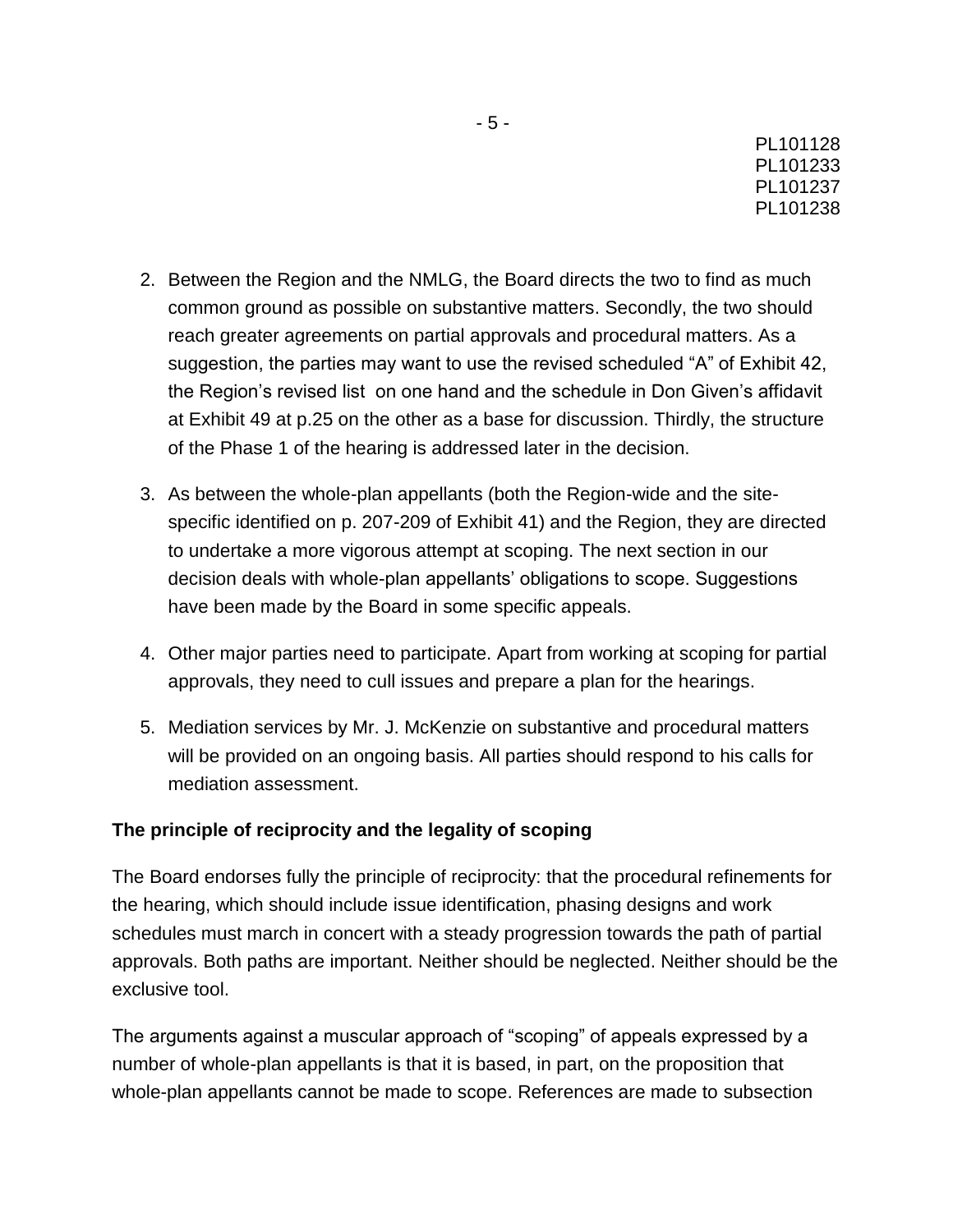17(37)(a) of the Act by more than one party. Based on that provision, an argument is made that a whole-plan appellant is not under any obligation to scope further. Additionally, there is a concern that the direction to scope is based on the threat of a partial approval. As such, many parties at the hearing indicate or imply that this is but a less than transparent form of a dismissal of part of the appeal without a hearing pursuant to subsection 17(45)of the Act.

There are actually two sets of questions involved here. While they have an affinity, these two are distinct. First, whether the Board can direct parties to scope; and can the parties simply refuse to volunteer? Secondly, whether subsection 17(45) power can be invoked as a last resort to enforce scoping; and can the power be deployed for purposes of filtering appeals? The Board makes the following dicta only in relation to the first set of questions. It will reserve on the second as the motion has, in fact, been adjourned.

The sheer size and magnitude of this hearing is a class of its own. Scoping is a necessary process. The Board will be remiss if it does not see to it that it would be at play in this pre-hearing process. Once the specific policies are identified as of primary concerns by a party, the same party has an obligation to relinquish areas of remote and insignificant concerns for approvals. Mechanisms must be designed so that the proposed approved provisions under such a scenario could be earmarked for subsequent site-specific or ancillary modifications. A fair balance must be struck to give the parties a comfort zone and to enable the breadth and size of the hearing to remain manageable. These mechanisms must be refined and agreed to. If not, the Board may be requested to impose them.

No party can take refuge under the provision of subsection 17(37)(a) to avoid the necessity to scope. This provision allows the whole-plan appellant to launch an appeal without specifying the specific policies to which the appeal applies. However, after the appeals have been launched and once the pre-hearing process commences, the Board can issue directions and impose obligations for specificities. Particularly at a stage when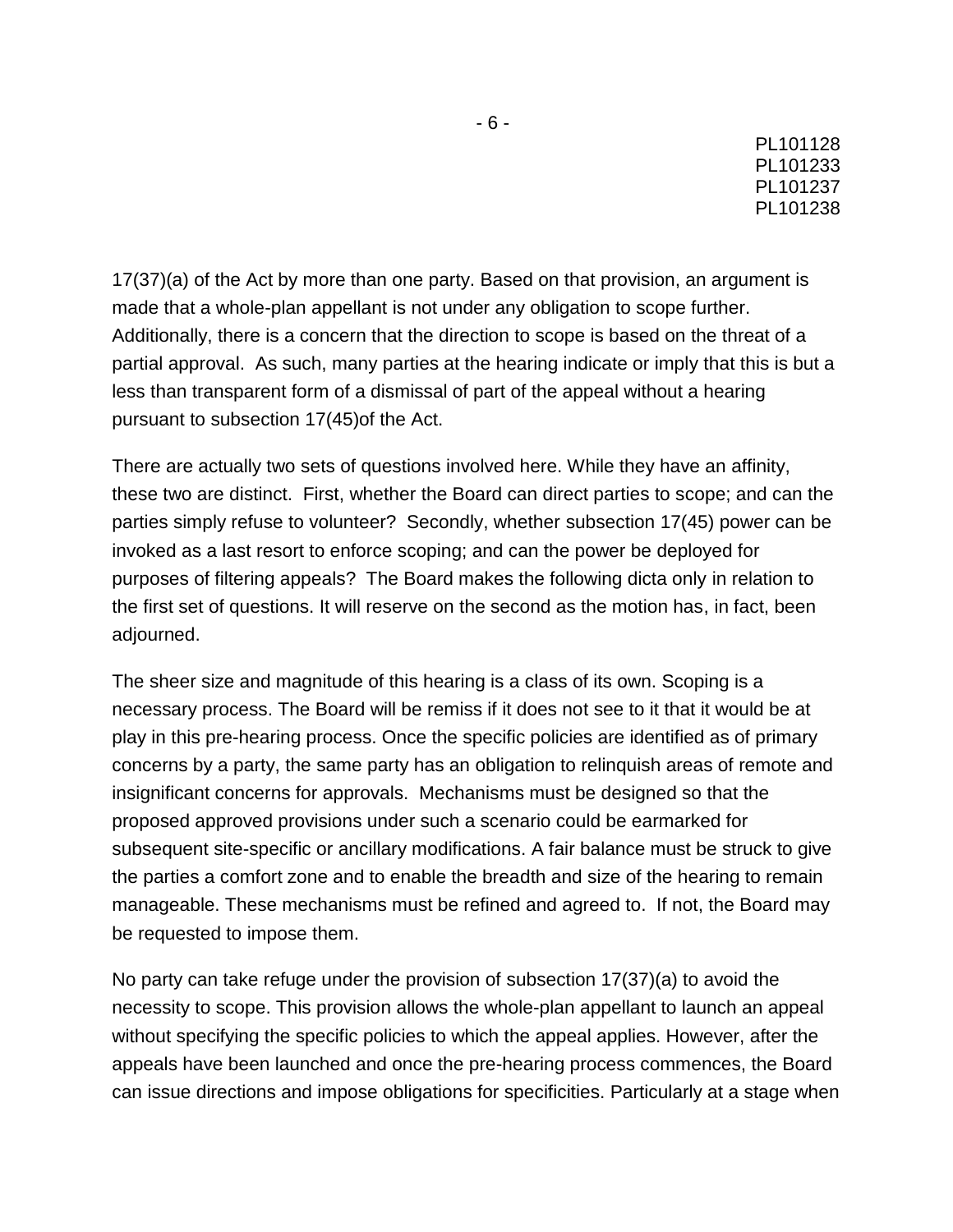hearing organisation is involved, the Board has the authority to make demands for scoping on any party appearing before it. Any consideration that a state of "suspended obligation" can be made to persist after the appeal and throughout the pre-hearing process is an anathema to common sense. More importantly, the Board is of the view that the urge to litigate everything in order to litigate something is uneconomical and counterproductive.

It is trite to say that an official plan is not a statute and ought not be viewed and handled as such. The Court eschews an interpretation of official plan policies that is fastidious, legalistic and narrow, and favours one that is purposive, liberal and large (see for instance the Court of Appeal decision in *Bele Himmel Investment Limited v. Mississuaga, 1982CarswellOnt 1946* and see the recent endorsement in practical terms by the Div. Court in *City of Toronto v. Home Depot Holdings Court File No. 527/09*). In our view, such an approach must be adopted not only for the deconstruction process which includes interpretation, it should suffuse in the construction process which includes crafting of modifications as a result of appeal. Not every word is laden with ambiguity; not every paragraph is pregnant with implications; not every policy deserves the same weighty attachment. The importance and binding nature of an official plan document is enshrined in many provisions of the Act and is beyond doubt. To think that every inch of it possesses a cosmic dimension is to misread a policy document and elevate it to a status belonging to black letter law.

Section 65 of the Act confers a right and a duty on the Board to use mediation to resolve disputes of any planning matter. In this sense, we are charged not only to encourage mediations, but to see such resolutions coming to fruition. If what has been achieved and what will be achieved by way of continued mediations is not given effect or is being stalled substantially, the mediation efforts would be wasted and the legislative intent thwarted. Our upcoming hearing will inevitably resemble a prolonged war of attrition, which will be all-consuming in time and in expenditure. Some parties may find the process, and at times the results, a Pyrrhic victory or an unalloyed defeat. These remarks made by the Board are not those of a dilettante Cassandra, but are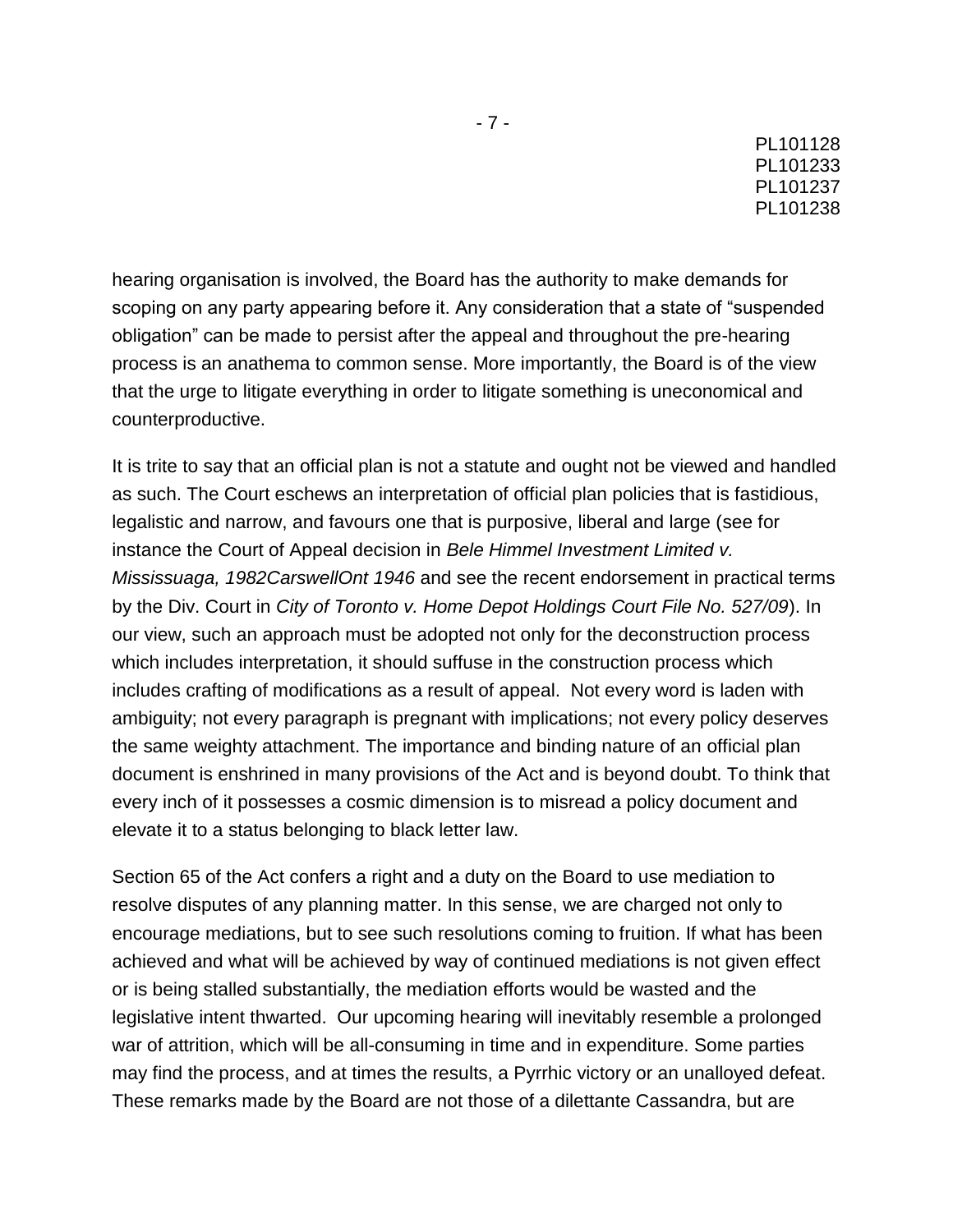offered in deadly earnest. No one should harbour illusions that an improperly scoped hearing with multi-party participation and polycentric dimensions would be an effective adjudicative tool.

Furthermore, the Board is vested with the powers to organize hearings and address procedural matters. We are on firm legal ground to demand and give directions to parties to scope before hearings. For obvious reasons, it is undesirable to resort to subsection 17(45) power unless it is necessary. When that bridge needs to be crossed, further oral arguments will be invited and the Board will lay bare our analytical thoughts and our findings on the question.

Accordingly, the Board reserves the option to deploy all the tools within our legal and jurisdictional competence if we sense that this principle of reciprocity is not honoured and the organization effort in the pre-hearing process is going awry.

# **Target date for the first phase of hearing and its contents**

The target commencement date for the first phase is November 19, 2012. Twelve weeks will be set aside. The sitting panel will determine further the details of sitting during that phase.

However, there appears to be a difference of opinion as to how the first phase is to be structured. On one hand, it is claimed that the Employment/ Retail issues and Transportation and Transit issues (except roads that have widths in ROPA 3 and the policies to be applied to new community areas should constitute the subject matters of Phase 1. On the other hand, the NMLG claims that the land budget that leads to a determination for additional lands to be required should be included and remain the first focus.

The main difference is that the Region claims that the decisions of the Board on Retail and Commercial will inform and will be required before the determination of the land budget. Additionally, there is the difference of assumptions that the new community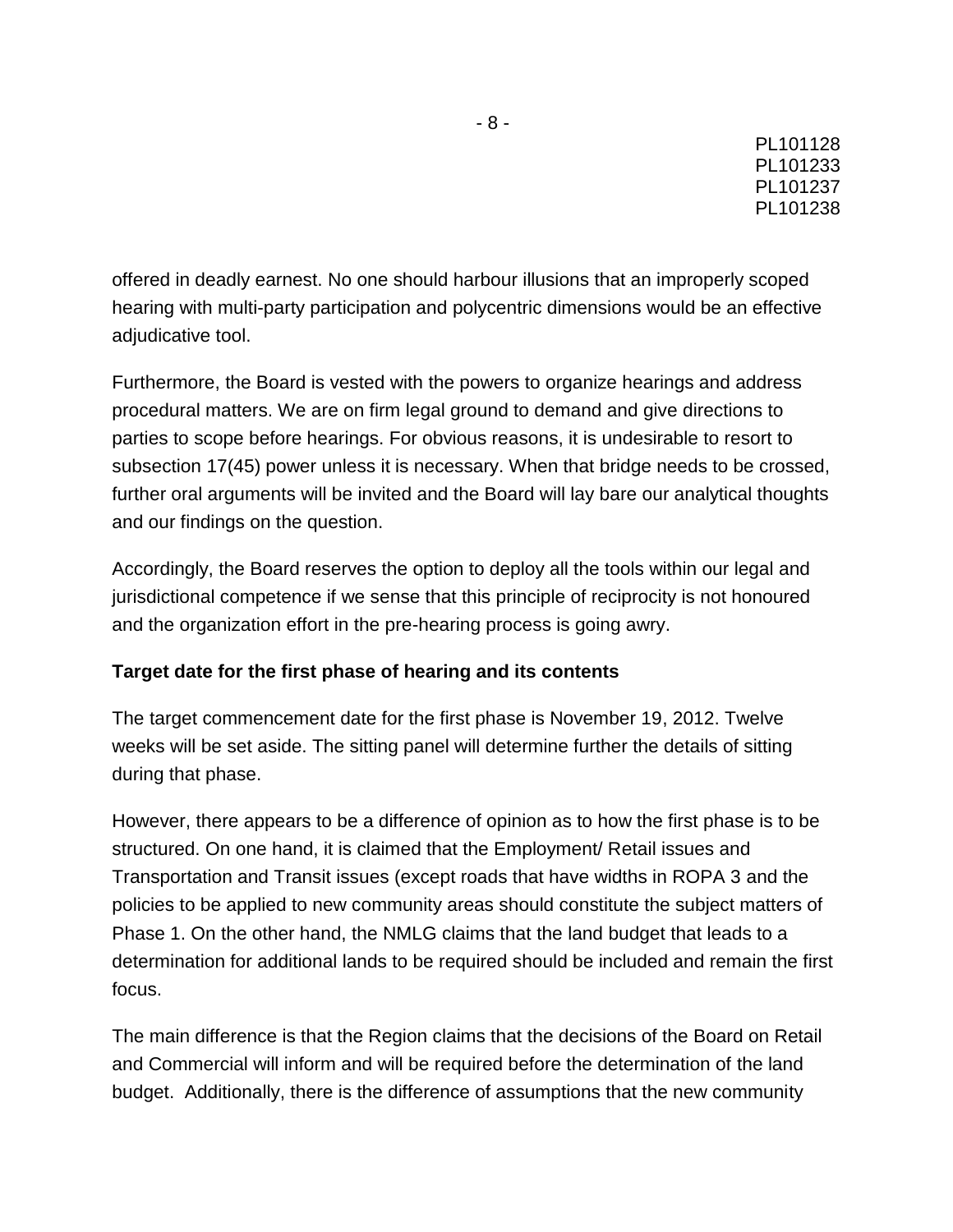issues are required to be determined before the land budget phase. Mr. Waque"s point that the land budget for NMLG should take a backseat is an issue.

The Board is of the view that there should be no misunderstanding between the NMLG and the Region as to what is meant by "land budget" and the extent of issues that may be deployed in the context of the Town of Markham. Land budget matters in Growth Plan Conformity hearings resemble long, sustained and somewhat interlocked arguments, in separate phases. What the Board insists on is an organisational plan that possesses attentiveness to the contested items as well as an all-embracing unity of conception. In addition, the Board understands that there will not be "poaching" of numbers reserved in Table 1 for other municipalities. Whether land budget should be in Phase 1 is the parties" issue. What the arguments involved and how they are to be structured are the Board"s concerns. No doubt, the consultants from these two contenders, Mr. Butler, Mr. Givens and Ms. Jeffrey, and their respective economic counterparts should have a serious chat as to how the land budget involving the Town of Markham should configure and whether it should be included in Phase 1 at all. No doubt the Town of Markham will be involved as well. The Board is very keen at seeing a fruitful resolution in this regard and we will wait patiently, even beyond the next telephone conference call (TCC).

If no consensus is forthcoming for the contents of Phase 1 or if no mediated result is to ensue, a motion should be structured for us to determine these questions. Matters of phasing plans should normally be based on consensus, as the parties are most familiar with the details and the stakes involved. Nonetheless, we are ready to adjudicate if it becomes necessary.

All other parties are directed to consider not only this phase, but the subsequent phases. Obviously, the time has come for final resolutions and negotiations with the Region on both substantive and procedural matters. Nothing should be delayed. The Board has made Mr. McKenzie available for that purpose and any party missing this opportunity, does so at its own peril.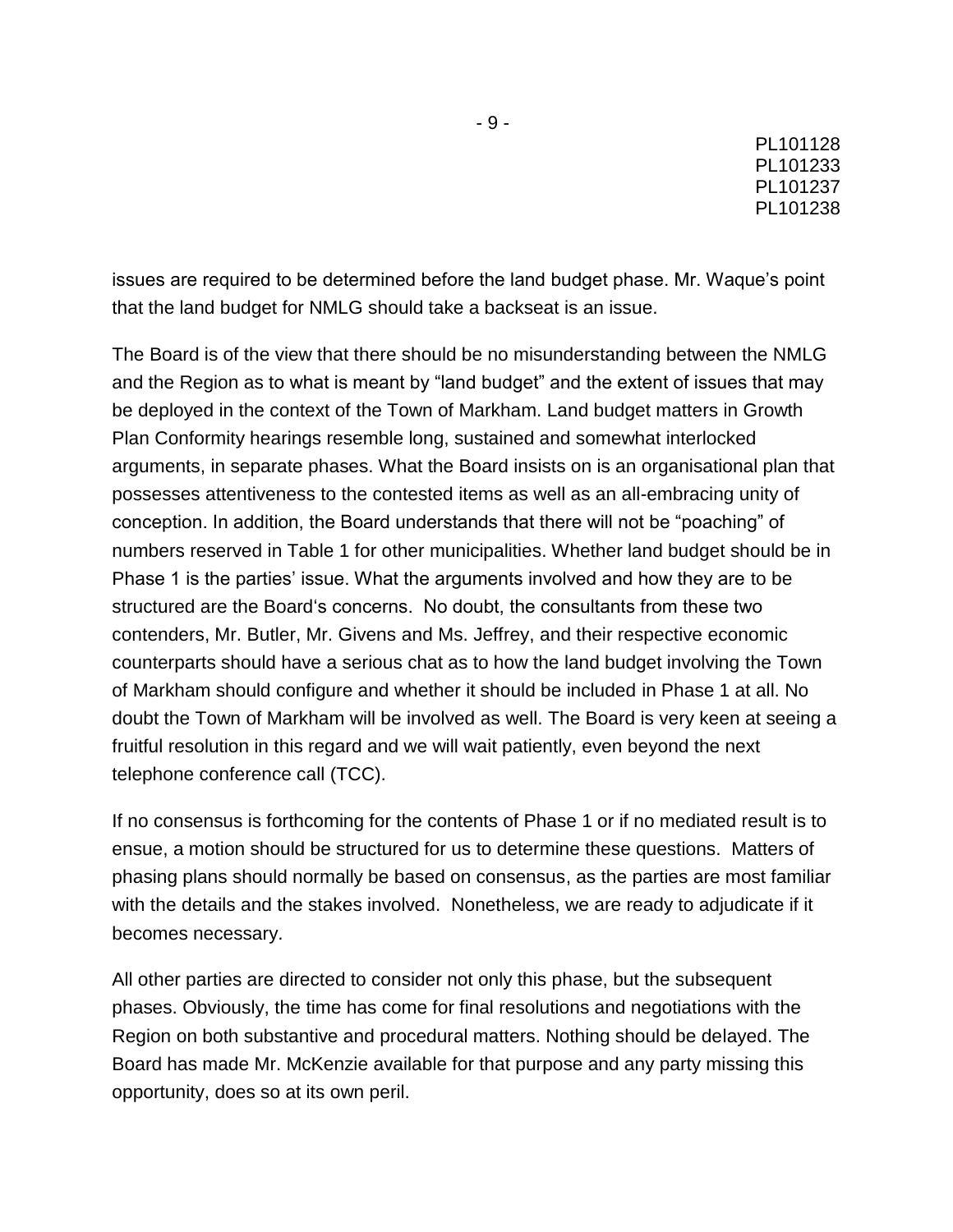The next pre-hearing conferences will be held on July 11 to 12, 2012. A TCC is to be held on a date to be organized by the case worker. At this TCC, the board may be apprised of the progress of the partial approvals and all aspects of hearing organization matters.

## **ROPA 2 & Fieldgate developments and TACC Developments**

Sustainable Vaughan has withdrawn the appeal to ROPA 2. On behalf of these clients, Mr. Kagan has also withdrawn the party status in relation to ROPA 2 and has consented to the issuance of the letter from the Board secretary pursuant to subsection 17(30) of the Act. Mr. Kagan has also agreed that the appeals should be "judged" in accordance with ROP-2010.

## **Party status: South Sharon and King City Corporation**

These parties agreed not to pursue party status at this PHC and may pursue at a subsequent PHC.

### **Scoping and party status: Block 27 Landowners Group**

This entity"s conferred party status has not been challenged. However, it has agreed to be scoped to certain policies in Chapter 5. In the Bousfield affidavit, some 48 subclauses have been identified. The Board understands that this list is to be scoped further on the mediated policies of 5.1.8, 5.6.9 and 5.6.14.

# **Party status: 1539253 Ontario Inc**.

The Region has agreed to this entity to be conferred party status on a site-specific and policy specific basis (10951 Kipling Avenue, Vaughan) in respect of the following policies, maps and figure: 2.1.10 (re: recreation uses); 6.1.6.3 and 6.4 (re: recreation uses ); 8.4.16 - 8.4.20: Maps 1,2,8 and Figure 3. The policies referred to are those identified by Rosemary Humphries in her affidavits which have been filed with the Board.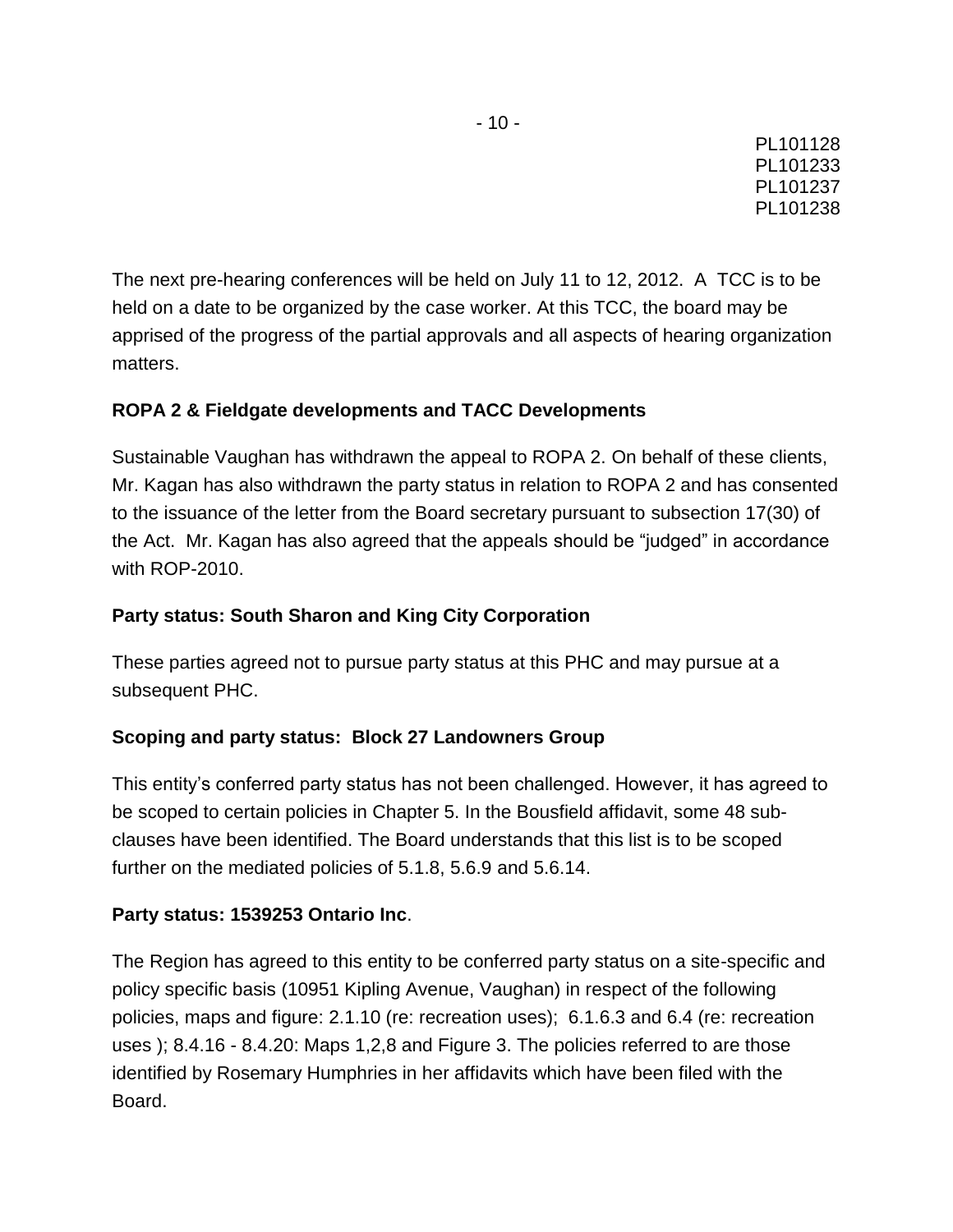### **Party status: Block 40/47 Developers Group Inc.**

This entity has made written submissions regarding certain maps and was satisfied with the modifications made by the minister on the mappings of the urban area. Accordingly, no appeal was launched. As part of the confidential mediation process, modifications were proposed to Map 1 and this entity wishes to be conferred party status. The Region has agreed to party status being conferred on an area- or site-specific basis. Accordingly, the Board confers party status on consent and on an area-specific basis, with specific policies and mapping issues identified in the affidavit of Mark Yarranto, sworn May 18, 2012.

### **Party status: Haulover**

Haulover wishes to be conferred party status for the modified policies of the transitional policies under section 8.4. This entity has received an approval from the Board for an OPA and zoning amendment in a recent decision of the Board after a hearing was held. At that hearing, a settlement agreement with the Region was executed.

Haulover claims that it has a direct interest in the modifications of subsection 8.4 and wants to have party status to those provisions now. The Board agrees with the Region and finds that Haulover is adequately protected under paragraphs 14 and 17of the proposed provisions. The need for Haulover to be included as a Key Development area has not been demonstrated satisfactorily to the Board. Besides, being included does not give a blanket protection as there are provisos for time-sensitivity and requirements of minutes of settlements. The Board has not been shown how its alleged prejudice is being enhanced under the modified provisions. Its application for party status on these provisions is accordingly denied.

# **Scoping: Yonge Bayview Holdings Inc. Smart Centre and Calloway Real Estate Investment Trust, Lucia Milani and Rizmi Holdings Limited, Tesmar Holdings Inc.**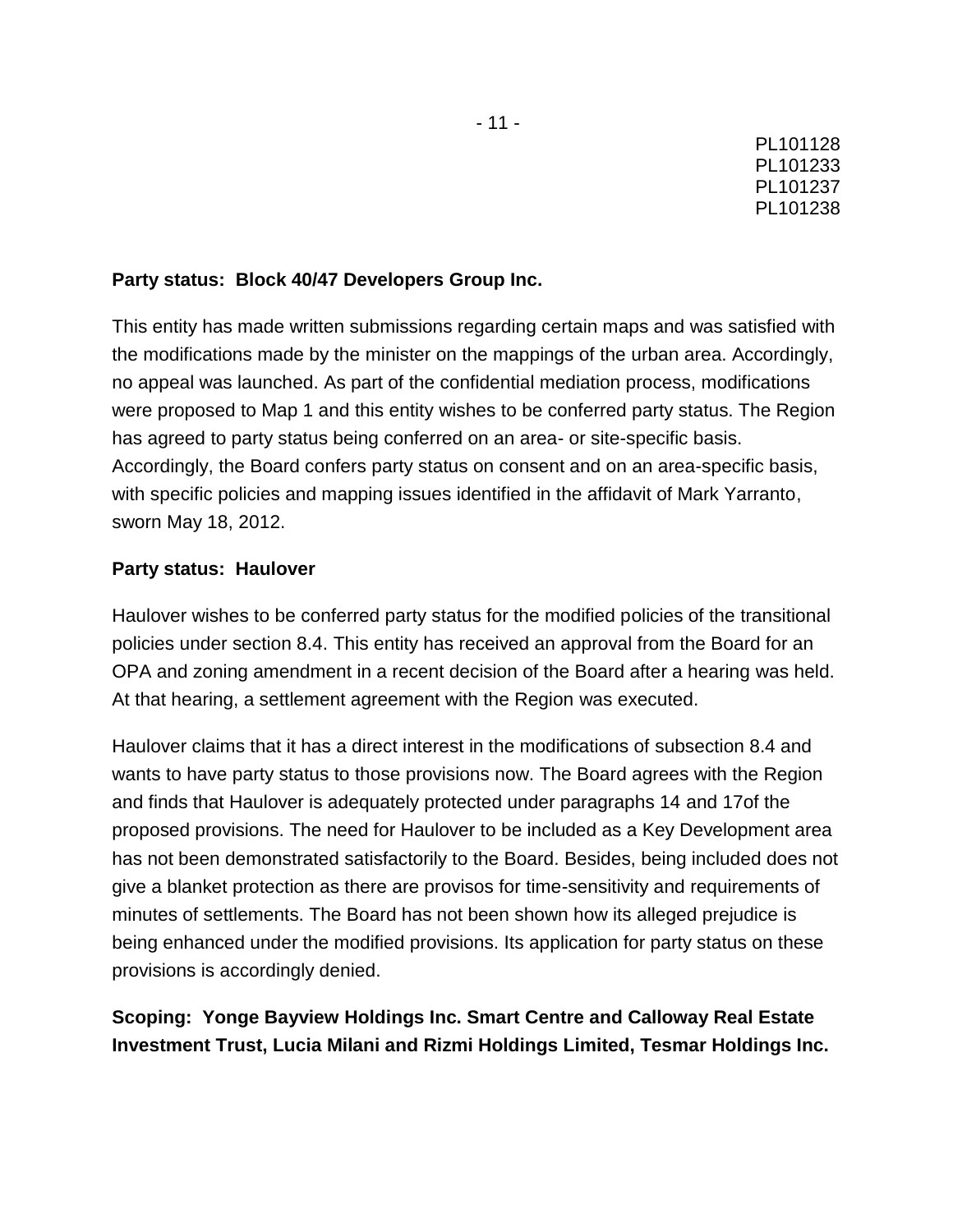All these parties are represented by Davis Howe, Partners LLP. Mr. Mark Flowers spoke on behalf of each of them at this session. Exhibits 53, 54, 55 and 56 have been filed on behalf of these parties respectively by the same firm.

Notwithstanding Mr. Flowers" general misgivings, a number of his clients in their materials filed have identified their primary focuses. Yonge-Bayview is prepared to scope. Similarly, Smart Centre and Calloway are so prepared. The Board directs the Region to take note of these parties" indications in their respective filed materials. Together they can work towards either a settlement or refinement of discrete issues for hearing. With respect to Milani and Rizmi Holdings, the filed affidavit of Lindsay Dale-Harris indicates that the subject matters have been active subjects of ongoing negotiations between the province, the Region and the Town of Markham. It is best to allow the process to ripen. As for Tesmar, the list at Tab B of Exhibit 56, being the issues identified by Mr. Kennedy, should not only be a good foundation to scope, but also for mediation in respect of the transit and transportation corridor matter.

### **Sanmike Construction Limited**

Counsel for this entity has indicated to the Board that while his client is content to have certain provisions in section 2 of the Revised schedule "A" of Exhibit 42 to come to a partial approval, the appeal has not been withdrawn. His client wishes to have input to Map 1, as well as to subsection 7.2.25 before they are to be approved.

### **Devon Lane Construction Ltd.**

The Region has agreed this entity is to be conferred participant status with respect to provisions specified between the two parties.

**North Leslie Residential Landowners Group and E. Manson, ( NLRLG/ Manson) Yonge and Green Lane Developments Corp. & Yonge and Green Lane South Developments Corp.Lowlaws Properties Limited**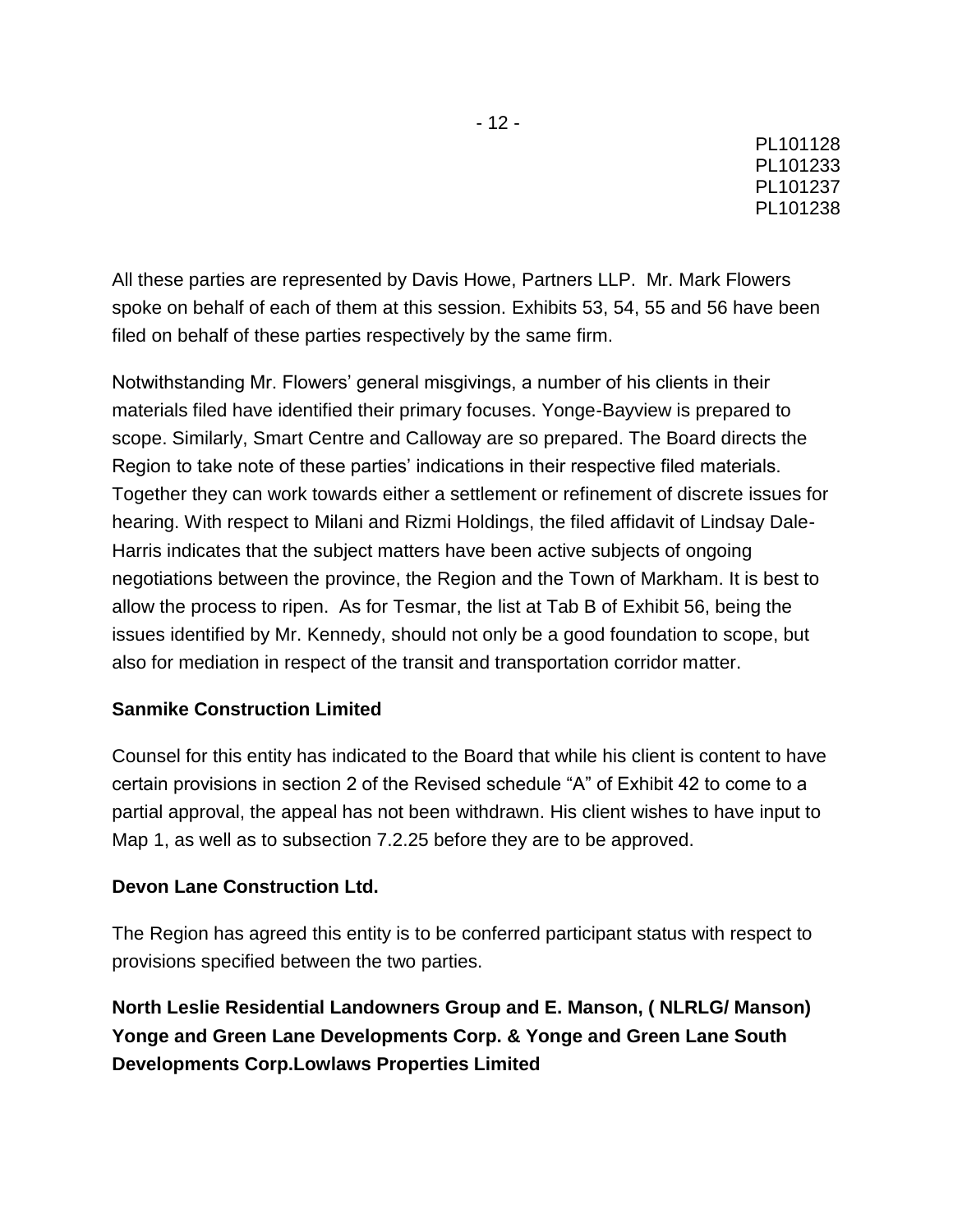Mr. Zakem spoke on behalf of these entities and commented on Exhibits 50, 51 and 52, as Aird & Berlis LLP represents them. No findings need to be made. No observations need to be recorded. The Board noted Mr. Zakem"s arguments relating to partial approvals and the relations to dismissal without a hearing, and our earlier findings have addressed some of his arguments and concerns.

The Board also notes Ms. Rosenthal"s comments with respect to ROPA 1. No finding or observation from the Board is needed, except that the Region will continue discussion with all the interested parties, including Ms. Rosenthal's clients with respect to this instrument. In view of the fact that the motion for partial approval has been adjourned, this panel needs not make any finding on **Romandale Farms Limited**.

## **Next pre-hearing conference**

The Board has scheduled a further pre-hearing conference to commence on **Wednesday, July 11, 2012, 10:30 a.m., Regional Municipality of York offices, Seminar Room, 17250 Yonge Street, Newmarket, Ontario**. The Board has set aside two days for this pre-hearing conference.

"S. W. Lee"

S. W. LEE ASSOCIATE CHAIR

"K. Hussey"

K. HUSSEY VICE-CHAIR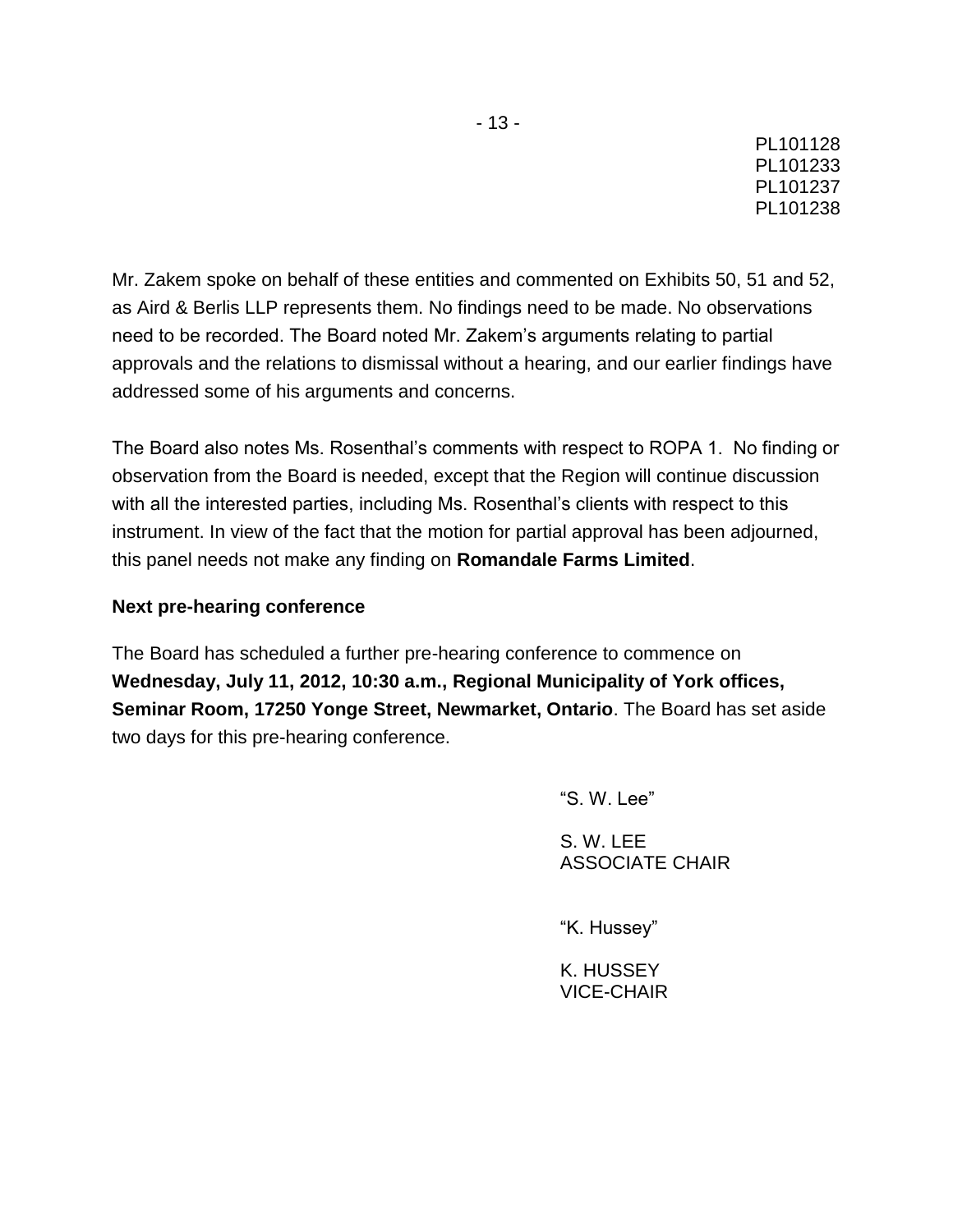#### **ATTACHMENT "1"**

#### **List of Appellants**

- Angus Glen North West Inc. and Angus Glen Holdings Inc. 1.
- $2.$ E. Manson Investments
- North Leslie Residential Landowners Group Inc. 3.
- $4.$ North Markham Landowners Group
	- 1212763 Ontario Limited
	- $\blacksquare$ 1463069 Ontario Limited
	- $\blacksquare$ 1512406 Ontario Limited
	- 1612286 Ontario Inc.  $\blacksquare$
	- 4551 Elgin Mills Developments Limited  $\blacksquare$
	- CAVCOE Holding Ltd.
	- Colebay Investments Inc.  $\blacksquare$
	- First Elgin Mills Developments Inc.  $\blacksquare$
	- Firwood Holdings Inc.
	- Glendower Properties Inc.
	- Highcove Investments Inc.
	- $\blacksquare$ Mackenzie 48 Investments Limited
	- Kennedy Elgin Developments Limited  $\blacksquare$
	- Major Kennedy Developments Limited
	- Major Kennedy South Developments Limited
	- Major McCowan Developments Limited
	- Romandale Farms Limited; Frambordeaux Developments Inc.  $\blacksquare$
	- Summerlane Realty Corp.  $\blacksquare$
	- Tsialtas, Peter and Cathy  $\blacksquare$
	- Tung Kee Investment Limited Partnership  $\blacksquare$
	- $\blacksquare$ Warden Mills Developments Limited
	- $\blacksquare$ ZACORP Ventures Inc.
	- Loblaw Properties Limited
- Rice Commercial Group of Companies 6.
- Yonge Green Lane Developments Limited 7.
- Mr. Allen Eng 8.

5.

- Mr. John Hayes 9.
- Mr. Paul Jadilebovski  $10.$
- Mr. Peter Antonopoulos 11.
- Mr. Philip Comartin  $12.$
- Mr. Shai Perlmutter 13.
- Mr. Steven DeFreitas  $14.$
- 15. Peat Farmers of Ontario represented by Mr. Phil Comartin
- Property Owners with Rights Association represented by Paul Jadilebovski 16.
- Kau & Associates L.P.  $17.$
- $18.$ Block 27 Landowners Group
- Dorzil Developments (Bayview) Ltd. 19
- 20. **Westlin Farms**
- 21. Lucia Milani and Rizmi Holdings Limited
- $22.$ Daraban Holdings Limited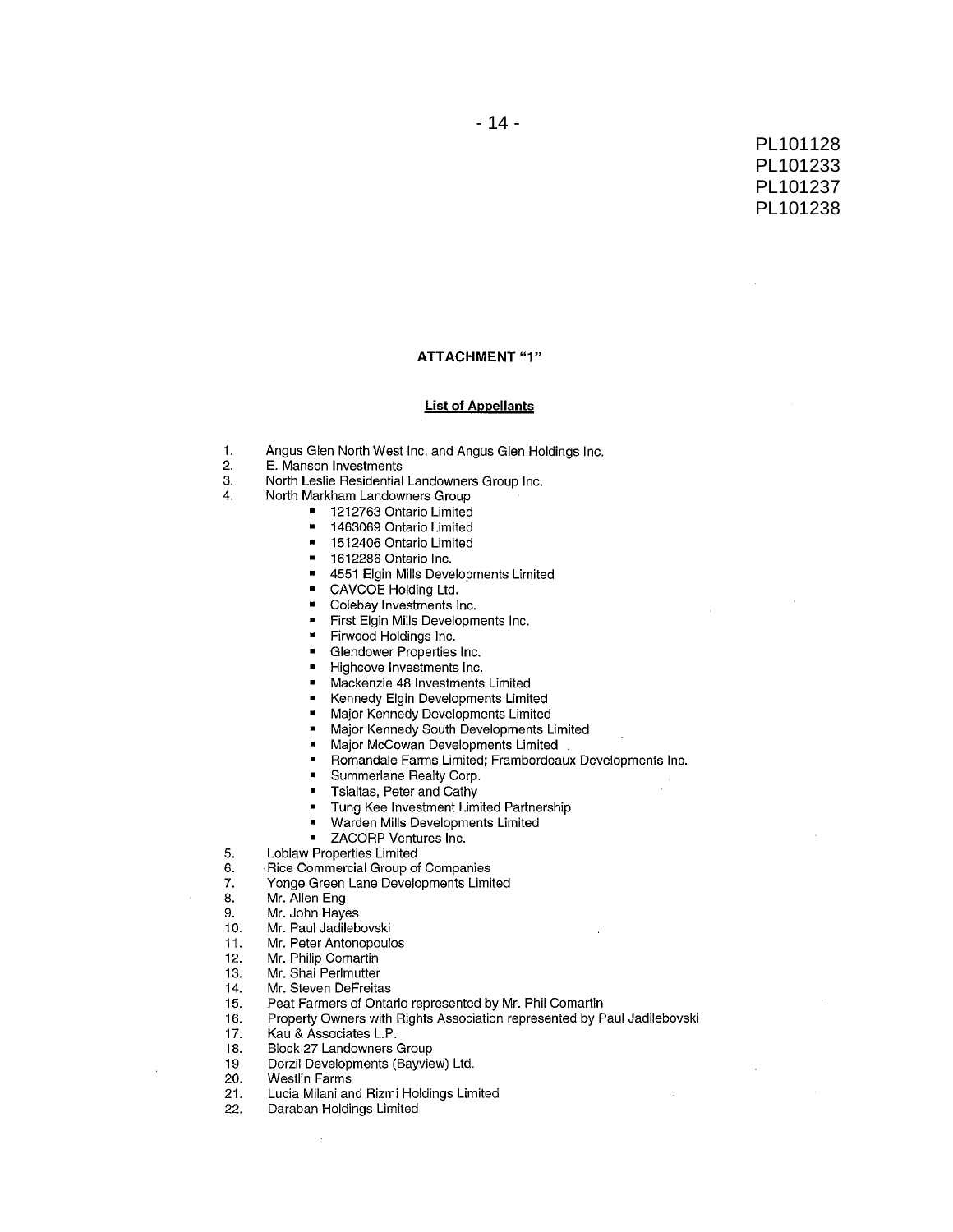- 23. Smart Centres and Calloway Real Estate Investment Trust
- Yonge Bayview Holdings Inc. 24.
- $25.$ 583753 Ontario Ltd.
- 26. 775377 Ontario Ltd.
- 27. Helmhorst Investments Ltd.
- 28. Aurora 2C Landowners Group Inc.
- 29. W. J. Smith Gardens Limited
- $30.$ Metrus Development Inc.
- $31.$ Upper City Corporation and Clear Point Developments
- Minotar Holdings Inc, Cor-lots Development, Cherokee Holdings and Halvan 5.5  $32.$ Investments Limited
- 33. Dalton and Alan Faris and Eden Mills Estates Inc.
- 34. Robert G. Sikura
- 35. Aurora-Leslie Developments Inc.
- Fieldgate Developments and TACC Developments 36.
- 37. Times Group Corporation
- Memorial Gardens Canada Limited 38.
- 40. 583753 Ontario Ltd.

 $\overline{a}$ 

- 41. Amir Hessam Limited and 668152 Ontario Ltd.
- 42. Arten Developments Inc.
- 43. Sanmike Construction Ltd.
- Canadian Mortgage and Housing Corporation<br>Mahamevna Bhavana Asapuwa Toronto 44.
- 46.
- 47. The Mandarin Golf and Country Club Inc. and AV Investments II Inc.
- Cornerstone Christian Community Church 48.
- 49. Tesmar Holdings Inc.
- 50. Sustainable Vaughan

 $\mathcal{A}^{\mathcal{A}}$ 

 $51.$ Markham Gateway Inc.  $\mathcal{A}$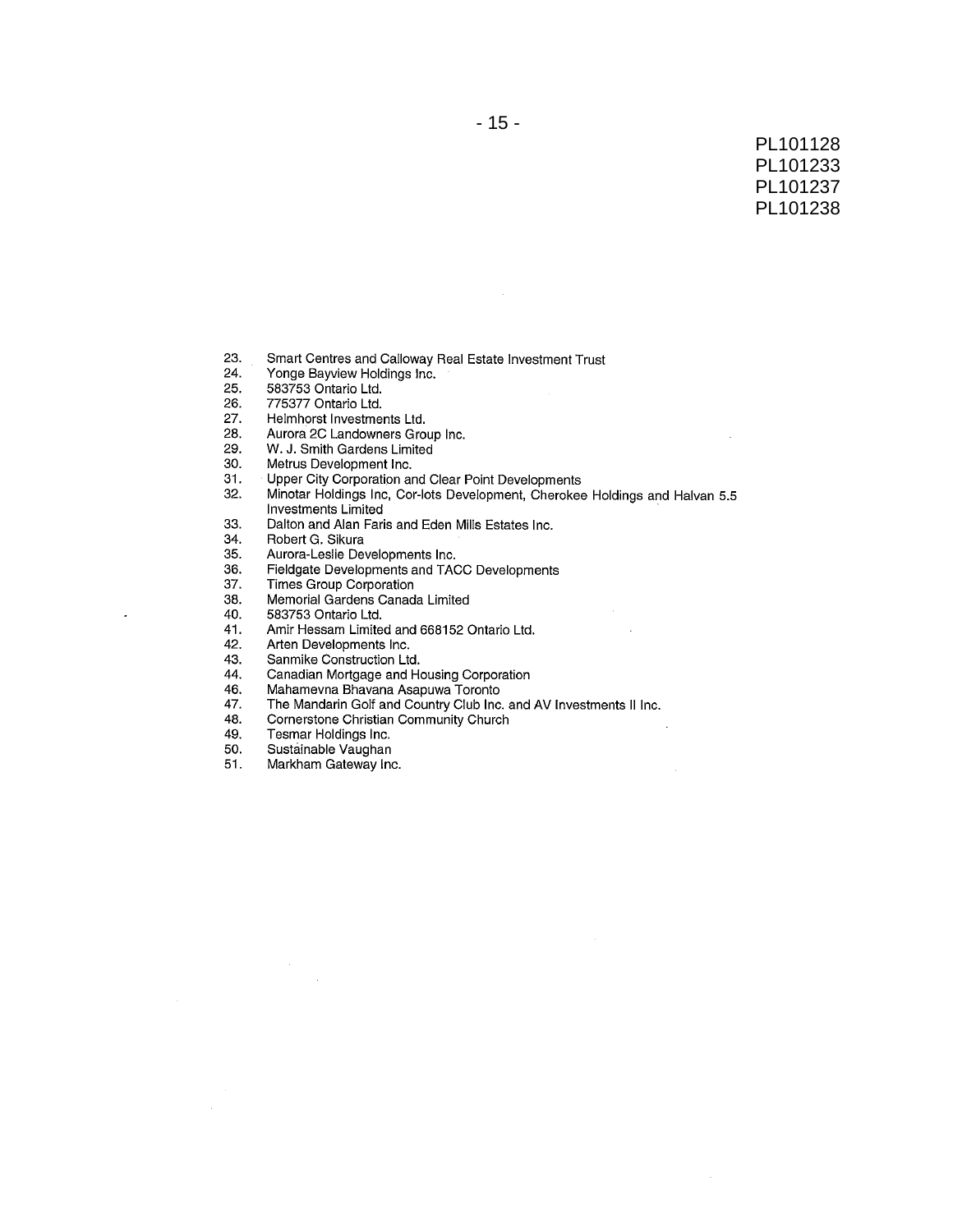# List of Parties and Participants (as updated July 20, 2011)

 $\mathcal{L}$ 

### **Public Sector Party Status**

 $\bar{z}$ 

Note: Underlined text denotes text updated on July 20, 2011<br>Underlined and bold text denotes text updated on May 28, 2012<br>Strikethrough text denotes either a withdrawal of appeal or an OMB Order deeming not to be an<br>appell J.

| <b>Municipality</b><br>or other<br>public<br>agency | Counsel            | OMB proceeding in which status is<br>granted | <b>Status</b> |
|-----------------------------------------------------|--------------------|----------------------------------------------|---------------|
| Township of<br>King                                 | J. Matera          | PL101128<br>$\mathbf{v}$                     | Party         |
| Town of<br>Markham                                  | C. Conrad          | PL101128<br>PL101233<br>PL101237<br>PL101238 | Party         |
| City of<br>Vaughan                                  | C. Storto          | PL101128<br>PL101233<br>PL101237<br>PL101238 | Party         |
| Town of<br>East<br>Gwillimbury                      | Don Sinclair       | PL101128<br>PL101233<br>PL101237<br>PL101238 | Party         |
| Town of<br>Richmond<br>Hill                         | Antonio R. Dimilta | PL101128<br>PL101233<br>PL101237<br>PL101238 | Party         |

 $\bar{z}$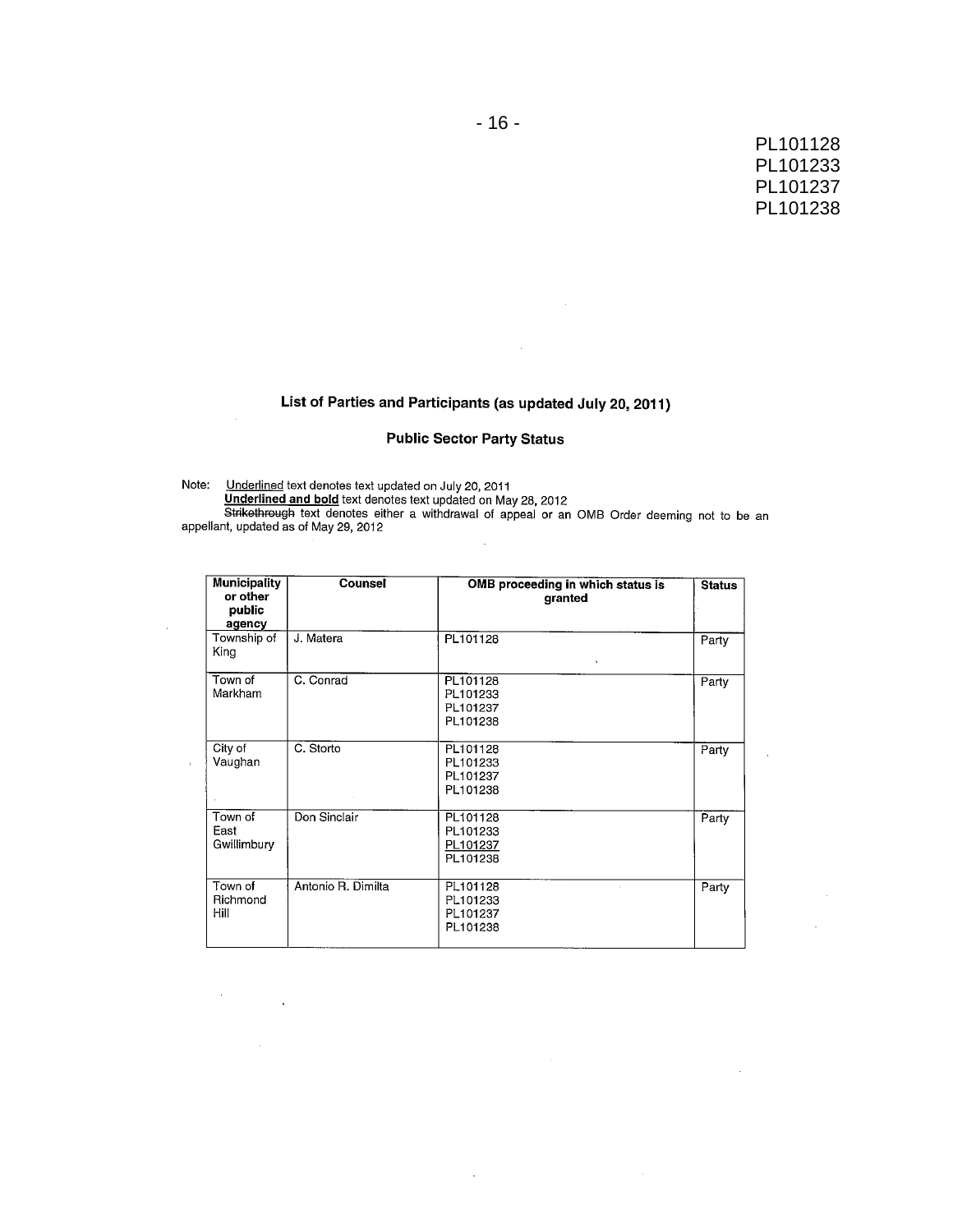$\sim 10^{11}$  km  $^{-1}$ 

 $\mathbf{r}$ 

 $\sim 10$ 

 $\sim$ 

### **Public Sector Participant Status**

 $\sim$ 

 $\bar{\mathcal{L}}$ 

| <b>Municipality</b><br>or other<br>public<br>agency | Counsel          | OMB proceeding in which status is<br>granted | <b>Status</b> |
|-----------------------------------------------------|------------------|----------------------------------------------|---------------|
| Town of<br>Newmarket                                | E. Armchuck-Ball | PL101128<br>PL101233                         | Participant   |
| Town of<br>Georgina                                 | S. Leisk         | PL101233                                     | Participant   |
| <b>TRCA</b>                                         |                  | PL101128<br>PL101233<br>PL101237<br>PL101238 | Participant   |

 $\sim 10$ 

 $\sim$   $\sim$ 

 $\bar{\gamma}$ 

 $\sim 100$  km s  $^{-1}$ 

 $\sim 10^{-10}$ 

 $\sim$   $\sim$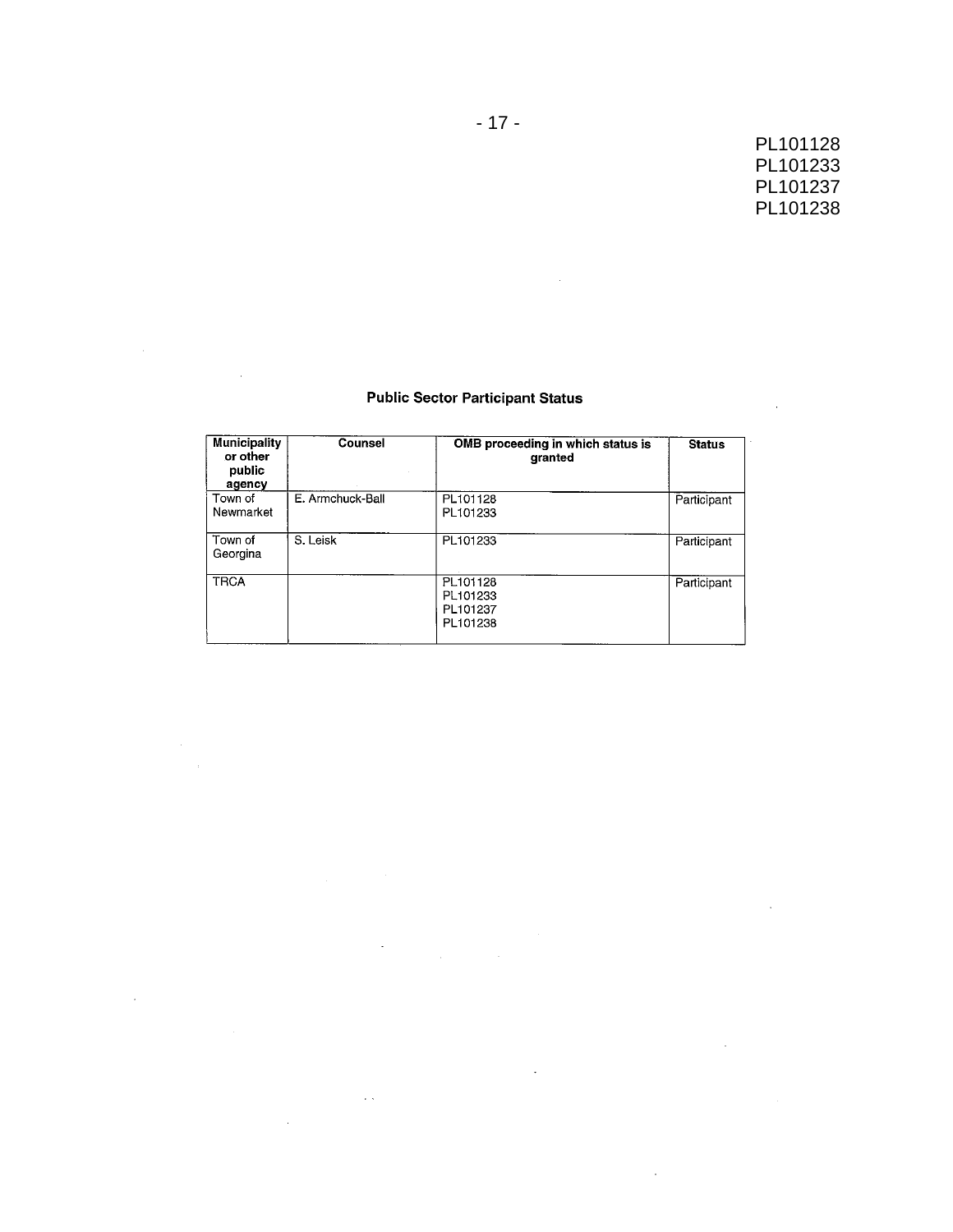$\sim 10$ 

 $\sim$   $\mu$ 

 $\sim 10^{-11}$ 

 $\sim$   $\sim$ 

### **Landowner Party Status**

 $\frac{1}{\sqrt{2}}$ 

 $\sim 10^6$ 

| Landowner                                                                              | Counsel           | OMB<br>proceeding in<br>which status<br>is granted | <b>Status</b> | Appeal to<br><b>Which Status</b><br>Granted<br>(See<br>Attachment A) | Policies to<br><b>Which Status</b><br><b>Relates</b>                                                                                                                                                                                  |
|----------------------------------------------------------------------------------------|-------------------|----------------------------------------------------|---------------|----------------------------------------------------------------------|---------------------------------------------------------------------------------------------------------------------------------------------------------------------------------------------------------------------------------------|
| Angus Glen<br>Developments Ltd.<br>Angus Glen Golf Club<br>Ltd.                        | S. Leisk          | PL101238<br>(ROPA 3)                               | Party         | <b>ROPA</b><br>3<br>North Markham<br>Landowners<br>Group             | ROPA 3 -<br>Policies and<br>mapping<br>raised by<br>North<br>Markham<br>Landowners<br>Group appeal<br>respecting the<br>urban<br>boundary<br>expansion as<br>delineated by<br>ROPA 3 and<br>the alternative<br>urban<br>boundary line |
| Haulover Investments<br>Ltd.                                                           | J.<br>Streisfield | PL101128<br>(ROP)                                  | Party         | $PL101128 - 1$<br>2, 18, 19, 23,<br>28, 36, 37                       | 5.2.20 and<br>5.2.21,<br>3.5.7, 7.2.31,<br>7.2.32, 7.2.52,<br>7.5.3, 7.5.4                                                                                                                                                            |
| William H. Worden<br>and Yvonne W.<br>Worden<br>$\sim$<br>Montanaro Estates<br>Limited | J.<br>Streisfield | PL101128<br>(ROP)                                  | Party         | N/A                                                                  | Amendments<br>to Maps 1, 2<br>and 8 of ROP<br>- 2010 for the<br>Worden/Mont<br>anaro lands to<br>carry forward<br>the<br>approved RO<br>PA 41 land<br>use<br>designations<br>for those<br>lands.                                      |
| Vaughan 400<br>Landowners Group<br>Inc.                                                | M. Melling        | PL101128<br>(ROP)                                  | Party         | N/A                                                                  | Lifting of<br>deferral area 2<br>in ROPA 52                                                                                                                                                                                           |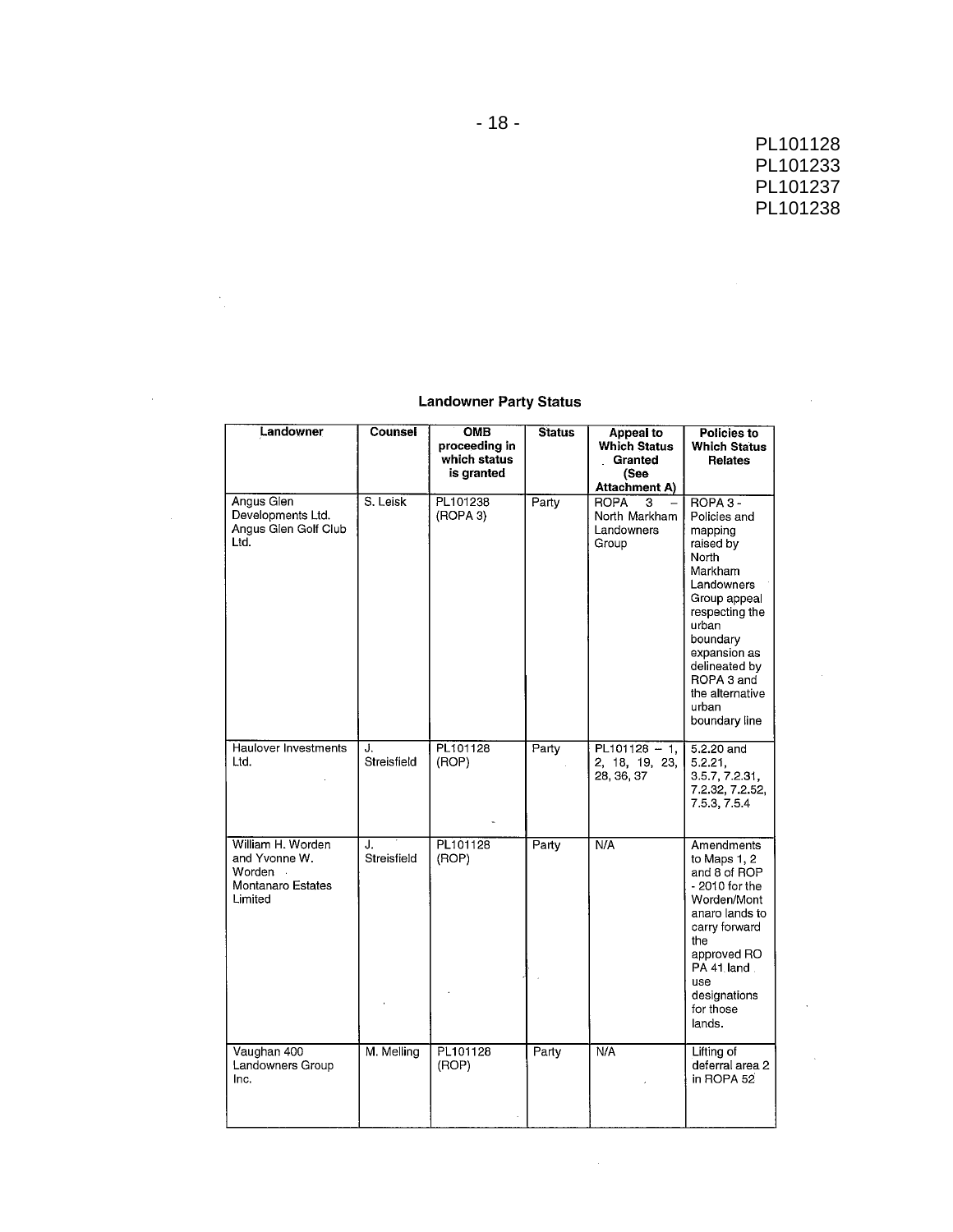| Landowner                                                                                                                                  | Counsel    | <b>OMB</b><br>proceeding in<br>which status<br>is granted | <b>Status</b> | Appeal to<br><b>Which Status</b><br>Granted<br>(See<br>Attachment A) | Policies to<br><b>Which Status</b><br>Relates                                                                                                                          |
|--------------------------------------------------------------------------------------------------------------------------------------------|------------|-----------------------------------------------------------|---------------|----------------------------------------------------------------------|------------------------------------------------------------------------------------------------------------------------------------------------------------------------|
| Harry John Lewis and<br>Murray Allin Lewis<br>Donald Miller                                                                                | D. Hindson | PL101128<br>(ROP)<br>PL101238<br>(ROPA 3)                 | Party         | $PL101128 - 47$<br>ROPA <sub>3</sub>                                 | Chapter 2<br>policies and<br>related maps.<br>figures and<br>definitions, as<br>set out in Mr.<br>Hindson's<br>letter of May<br>4,2011<br>ROPA 3-Map<br>$\overline{2}$ |
| Ruth Elizabeth Brock<br>Lois Marguerite Frisby<br>Ruth Elizabeth Brock<br>Charlotte Marie Frisby<br>Marguerite Alice<br>Gallone<br>Gerhard | D. Hindson | PL101238<br>(ROPA 3)                                      | Party         | <b>ROPA</b><br>3<br>North Markham<br>Landowners<br>Group             | ROPA 3 -<br>Policies and<br>mapping<br>raised by<br>North<br>Markham<br>Landowners<br>Group appeal                                                                     |
| Schickendanz<br>Elma Schickendanz<br>Wagema Holdings                                                                                       |            |                                                           |               |                                                                      | respecting the<br>urban<br>boundary<br>expansion as<br>delineated by                                                                                                   |
| Limited<br>Lorna Mary<br>Passafiume<br>Walmark Holdings Inc.                                                                               |            |                                                           |               |                                                                      | ROPA 3 and<br>the alternative<br>urban<br>boundary line                                                                                                                |
| MI Developments Inc.                                                                                                                       | S. Zakem   | PL101128<br>(ROP)                                         | Party         | PL101128-49                                                          | Policies which<br>may be raised<br>by Tesmar<br>appeal                                                                                                                 |
| Delisle Properties<br>Limited                                                                                                              | B. Horosko | PL101128<br>(ROP)                                         | Party         | $PL101128 - 49$                                                      | Policies which<br>may be raised<br>by Tesmar<br>appeal                                                                                                                 |
| Block 34 East<br>Landowners Group<br>Inc.                                                                                                  | R. Houser  | PL101128<br>(ROP)                                         | Party         | N/A                                                                  | Lifting of<br>deferral area 1<br>in ROPA 52                                                                                                                            |
| Dorzil Developments<br>(Bayview) Ltd.                                                                                                      | J. Alati   | PL101233<br>(ROPA 1)                                      | Party         | PL101233<br>(ROPA 1)                                                 | ROPA <sub>1</sub>                                                                                                                                                      |

 $\label{eq:2.1} \frac{1}{\sqrt{2\pi}}\int_{\mathbb{R}^3}\frac{1}{\sqrt{2\pi}}\int_{\mathbb{R}^3}\frac{1}{\sqrt{2\pi}}\int_{\mathbb{R}^3}\frac{1}{\sqrt{2\pi}}\int_{\mathbb{R}^3}\frac{1}{\sqrt{2\pi}}\int_{\mathbb{R}^3}\frac{1}{\sqrt{2\pi}}\int_{\mathbb{R}^3}\frac{1}{\sqrt{2\pi}}\int_{\mathbb{R}^3}\frac{1}{\sqrt{2\pi}}\int_{\mathbb{R}^3}\frac{1}{\sqrt{2\pi}}\int_{\mathbb{R}^3}\frac{1$ 

 $\label{eq:2.1} \frac{1}{\sqrt{2}}\int_{\mathbb{R}^3}\frac{1}{\sqrt{2}}\left(\frac{1}{\sqrt{2}}\right)^2\frac{1}{\sqrt{2}}\left(\frac{1}{\sqrt{2}}\right)^2\frac{1}{\sqrt{2}}\left(\frac{1}{\sqrt{2}}\right)^2\frac{1}{\sqrt{2}}\left(\frac{1}{\sqrt{2}}\right)^2.$ 

 $\mathcal{L}^{\text{max}}_{\text{max}}$  and  $\mathcal{L}^{\text{max}}_{\text{max}}$ 

 $\label{eq:2.1} \frac{1}{\sqrt{2}}\int_{0}^{\infty}\frac{1}{\sqrt{2\pi}}\left(\frac{1}{\sqrt{2\pi}}\right)^{2}d\mu\left(\frac{1}{\sqrt{2\pi}}\right) = \frac{1}{2\sqrt{2}}\int_{0}^{\infty}\frac{1}{\sqrt{2\pi}}\frac{1}{\sqrt{2\pi}}\frac{1}{\sqrt{2\pi}}\frac{1}{\sqrt{2\pi}}\frac{1}{\sqrt{2\pi}}\frac{1}{\sqrt{2\pi}}\frac{1}{\sqrt{2\pi}}\frac{1}{\sqrt{2\pi}}\frac{1}{\sqrt{2\pi}}\frac{1}{\sqrt{2\pi$ 

 $\label{eq:2.1} \frac{1}{\sqrt{2}}\int_{0}^{\infty}\frac{1}{\sqrt{2\pi}}\left(\frac{1}{\sqrt{2\pi}}\right)^{2}d\mu\left(\frac{1}{\sqrt{2\pi}}\right) \frac{d\mu}{\sqrt{2\pi}}\,.$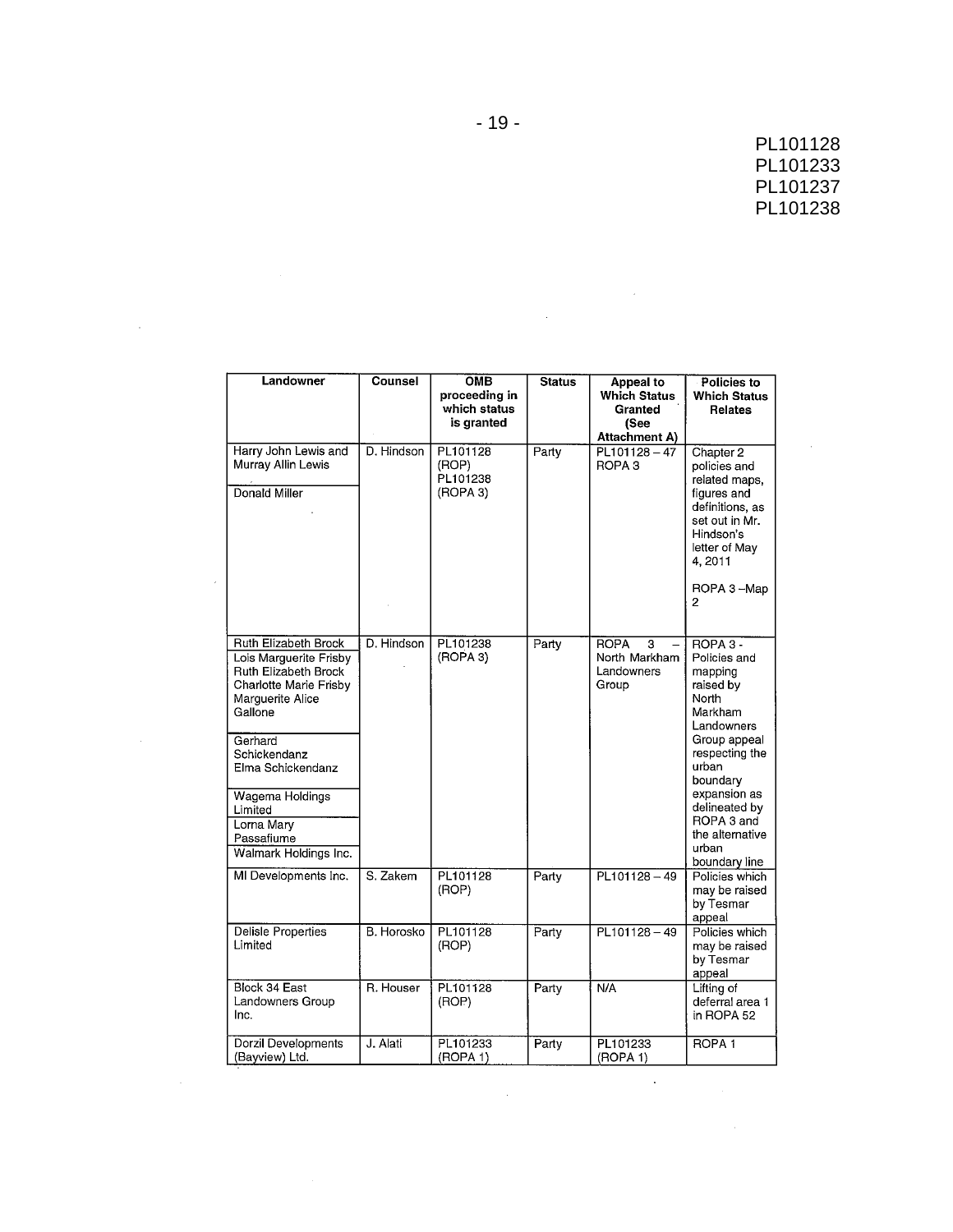$\hat{\mathcal{L}}$ 

| Landowner                                                                          | Counsel                      | <b>OMB</b>                                  | <b>Status</b> | Appeal to                                        | Policies to                                                                                                                                                                                |
|------------------------------------------------------------------------------------|------------------------------|---------------------------------------------|---------------|--------------------------------------------------|--------------------------------------------------------------------------------------------------------------------------------------------------------------------------------------------|
|                                                                                    |                              | proceeding in<br>which status<br>is granted |               | <b>Which Status</b><br>Granted<br>(See           | <b>Which Status</b><br>Relates                                                                                                                                                             |
|                                                                                    |                              |                                             |               | <b>Attachment A)</b>                             |                                                                                                                                                                                            |
| Canada Mortgage and<br>Housing Corporation<br>("CMHC") and<br>Quaestus Corporation | P. Devine<br>M. Piel         | PL101128<br>(ROP)                           | Party         | $PL101128 - 23$<br>and 37                        | Policy<br>identified as<br>"old 4.3.8" on<br>Exhibit 4                                                                                                                                     |
| Halvan 5.5<br>Investments Limited                                                  | C. Lyons                     | PL101128<br>(ROP)                           | Party         | PL101128 - 32                                    | Policies at<br>issue in<br>Minotaur et. al<br>appeals                                                                                                                                      |
| <b>Kau and Associates</b>                                                          | B. Horosko<br>C.<br>Facciolo | PL101128<br>(ROP)                           | Party         | $PL101128 - 5$<br>6, 23, and 37                  | 4.3.3; 4.3.4;<br>4.3.7; 4.3.9;<br>4.3.12; 4.4.6;<br>definition of<br>"Major Retail"                                                                                                        |
| Mahamevna Bhavana<br>Asapuwa Toronto                                               | M. Flowers                   | PL101128<br>(ROP)                           | Party         | PL101128 - 47                                    | 6.3.2, 6.3.3,<br>6.3.10 and<br>Map 8                                                                                                                                                       |
| Block_27 Landowners<br>Group Inc.                                                  | M. Melling                   | PL101128<br>(ROP)<br>PL101237<br>(ROPA 2)   | Party         | $PL101128 - 4$<br>19, 30<br>PL101237<br>(ROPA 2) | Appeals and<br>policies as set<br>out in<br>corresponden<br>ce between D.<br>Klacko and M.<br>Melling on<br>June 13 and<br>14, 2011 and<br>July 8 and 18,<br>2011 (filed as<br>Exhibit 23) |
| Huron-Wendat Nation                                                                | D.<br>Donnelly               | PL101128<br>(ROP)                           | Party         | $PL101128 - 4$<br>27                             | 3.4.11 and<br>3.4.14                                                                                                                                                                       |

 $\mathcal{L}(\mathcal{A})$  and  $\mathcal{L}(\mathcal{A})$ 

 $\mathcal{A}^{\text{out}}_{\text{out}}$ 

 $\frac{1}{2} \frac{1}{2}$ 

 $\mathcal{L}_{\text{max}}$  .

 $\hat{\mathcal{L}}_{\text{max}}$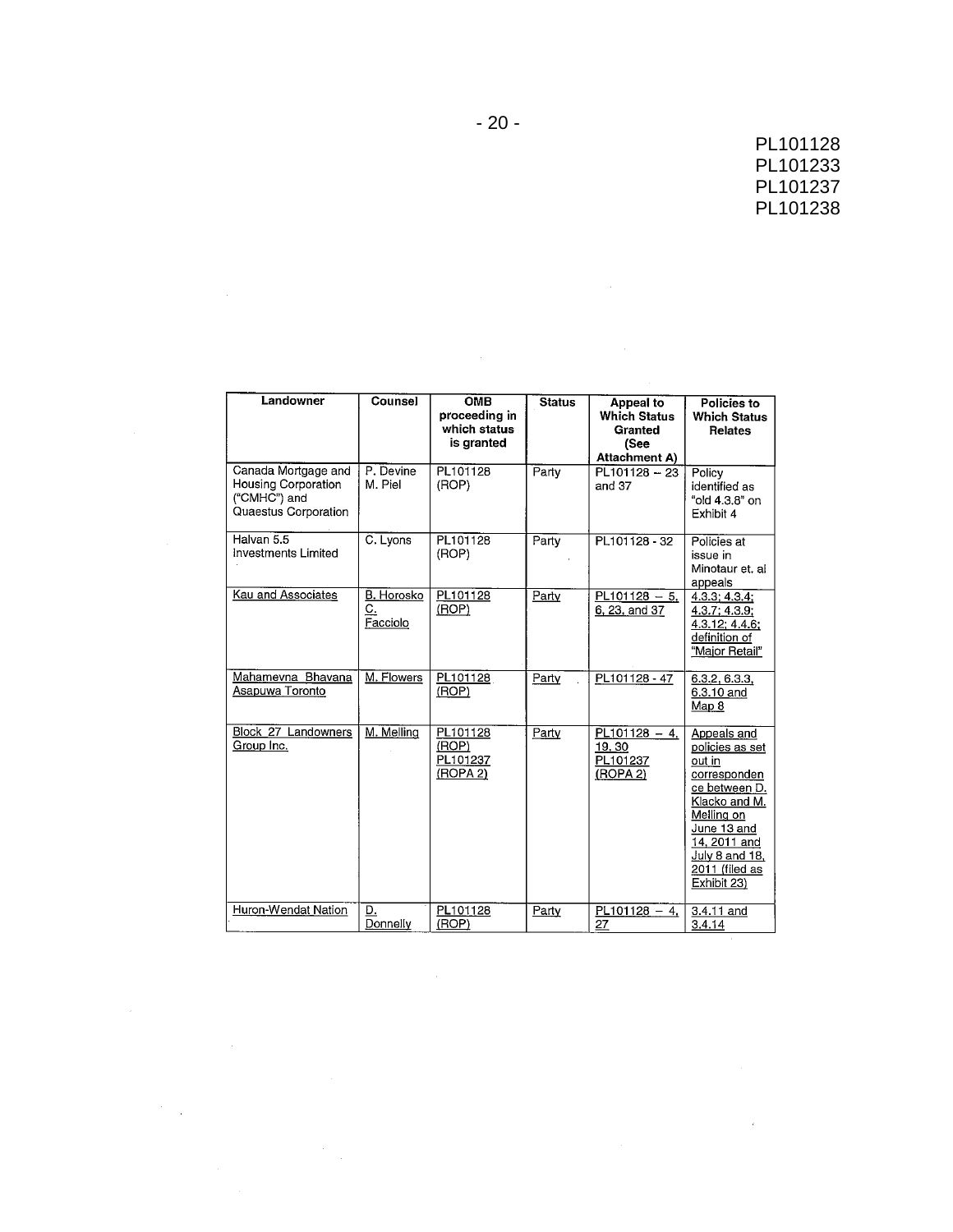$\sim 10^{11}$  km s  $^{-1}$ 

 $\hat{\mathcal{A}}$ 

### **Landowner Participant Status**

| Landowner                                                                                                             | Counsel        | <b>OMB</b><br>proceeding in               | <b>Status</b> | Appeal to<br><b>Which Status</b> | Policies to<br>Which                                                                                                                                                                                                                                                            |  |
|-----------------------------------------------------------------------------------------------------------------------|----------------|-------------------------------------------|---------------|----------------------------------|---------------------------------------------------------------------------------------------------------------------------------------------------------------------------------------------------------------------------------------------------------------------------------|--|
|                                                                                                                       |                | which status is<br>qranted                |               | Granted<br>(See                  | <b>Status</b><br><b>Relates</b>                                                                                                                                                                                                                                                 |  |
|                                                                                                                       |                |                                           |               | <b>Attachment A)</b>             |                                                                                                                                                                                                                                                                                 |  |
| <b>Trevor Rose</b><br>Angelo<br>Antonangeli,<br>Leslie<br>Gardens<br>1450968<br>Ontario Inc.<br>Peter<br>c/o<br>Gorin | H. Friedman    | PL101128<br>(ROP)                         | Participant   | PL101128                         | Participant<br>status sought<br>monitor<br>to<br>2.2.19.<br>2.2.31,<br>2.2.34,<br>2.2.35, Map<br>8,6.3.7(d),<br>8.3.3.<br>and<br>definition of<br>"Agricultural<br>Uses"                                                                                                        |  |
| Intracorp<br>Projects<br>Acquisitions<br>Ltd.                                                                         | M. Melling     | PL101128<br>(ROP)                         | Participant   | PL101128                         | Participant<br>status sought<br>to<br>monitor<br>and<br>protect<br>interests<br>respecting<br>designation,<br>mapping and<br>policies<br>applicable to<br>subject lands<br>in Richmond<br>Hill<br><b>as</b><br>identified<br>in<br>May 9, 2011<br>email<br>from<br>Mr. Melling. |  |
| South Sharon<br>Developments<br>Inc.                                                                                  | J. Park        | PL101128<br>(ROP)<br>PL101233<br>(ROPA 1) | Participant   | PL101128<br>ROPA <sub>1</sub>    | Participant<br>status sought<br>monitor<br>to<br>proceedings<br>to ensure no<br>amendments<br>that<br>would<br>impact<br>subject lands<br>set out in<br>May 9, 2011<br>letter.                                                                                                  |  |
| <b>William</b><br>Н.<br>Worden<br>and                                                                                 | J. Streisfield | PL101128<br>(ROP)                         | Participant   | PL101128                         | Participant<br>status<br>with                                                                                                                                                                                                                                                   |  |

 $\sim 10$ 

 $\sim 10^{-1}$ 

 $\mathcal{L}$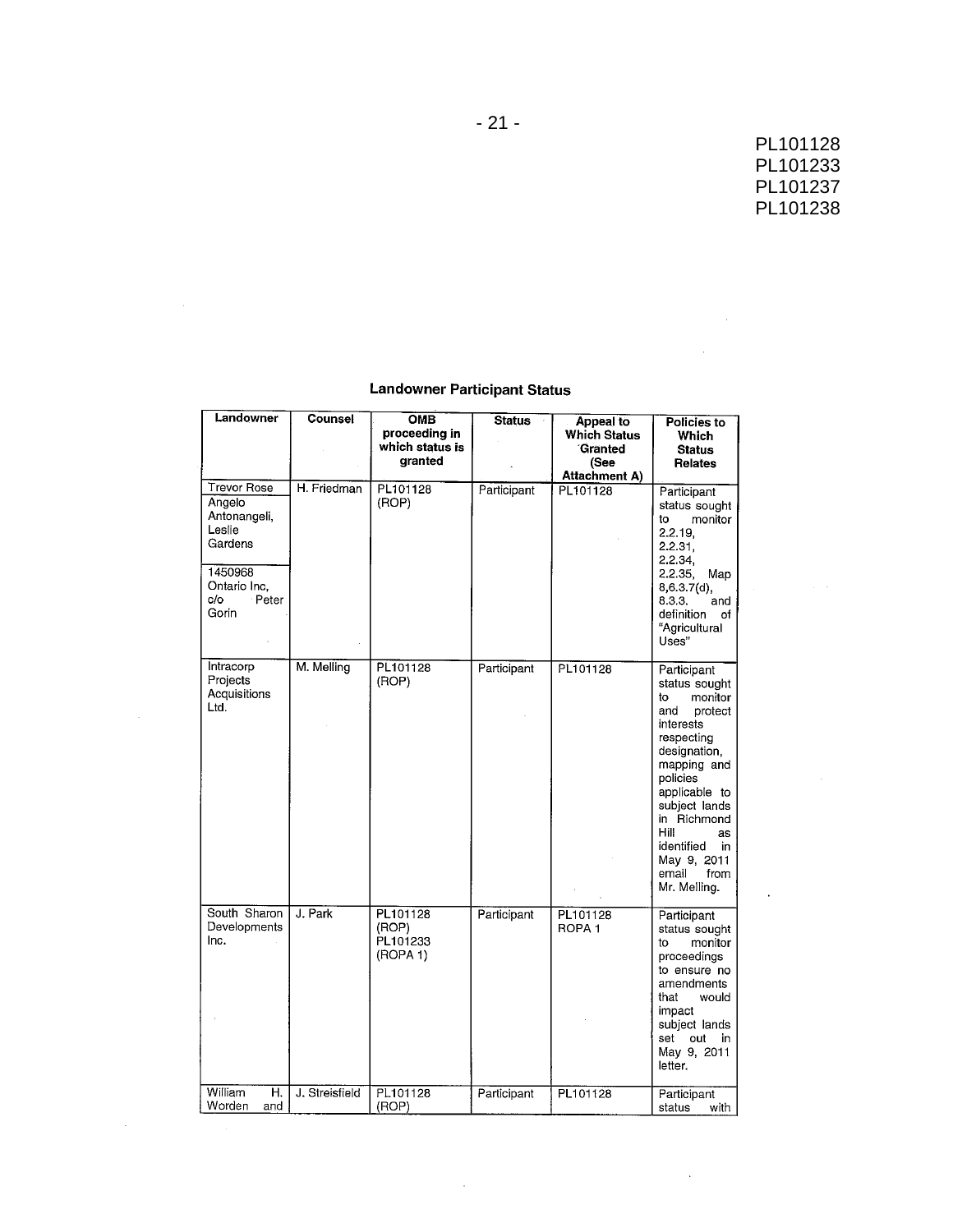$\mathcal{L}_{\mathcal{A}}$ 

 $\sim$ 

### **Landowner Participant Status**

 $\sim 10$ 

 $\sim 10^{11}$ 

 $\mathcal{L}^{\text{max}}_{\text{max}}$ 

 $\mathcal{A}^{\text{max}}_{\text{max}}$ 

 $\Delta \sim 10^4$ 

 $\mathcal{L}(\mathcal{A})$  and  $\mathcal{L}(\mathcal{A})$ 

 $\Delta \sim 10^4$ 

| Landowner                                                 | Counsel         | <b>OMB</b><br>proceeding in<br>which status is<br>granted | <b>Status</b> | <b>Appeal to</b><br><b>Which Status</b><br>Granted<br>(See<br><b>Attachment A)</b> | Policies to<br>Which<br><b>Status</b><br><b>Relates</b>                                                                                          |
|-----------------------------------------------------------|-----------------|-----------------------------------------------------------|---------------|------------------------------------------------------------------------------------|--------------------------------------------------------------------------------------------------------------------------------------------------|
| W.<br>Yvonne<br>Worden<br>Montanaro<br>Estates<br>Limited |                 |                                                           |               |                                                                                    | respect<br>to<br>Chapter 2 of<br>ROP.                                                                                                            |
| Markham<br>Gateway Inc.                                   | R. Beaman       | PL101128<br>(ROP)                                         | Participant   | PL101128                                                                           |                                                                                                                                                  |
| 165<br>Pine<br>Grove<br>Investments<br>Inc.               | A. Brown        | PL101128<br>(ROP)<br>PL101237<br>(ROPA 2)                 | Participant   | PL101128<br>PL101237                                                               | Participant<br>status<br>to<br>monitor<br>policies 5.1.<br>5.2 and 5.3<br>and ROPA 2.                                                            |
| Devon Lane<br>Construction<br>Ltd.                        | <b>Townsend</b> | PL101128<br>(ROP)                                         | Participant   | PL101128                                                                           | Such ROP $-$<br>2010<br>policies<br>as<br>under<br>are<br>appeal<br>bv<br>appellants<br>in the North<br>Leslie<br><b>Secondary</b><br>Plan area. |

 $\mathcal{A}^{\text{max}}$ 

 $\mathcal{L}^{\text{max}}_{\text{max}}$  , where  $\mathcal{L}^{\text{max}}_{\text{max}}$ 

 $\sim 10^{-1}$ 

 $\sim 10^{-1}$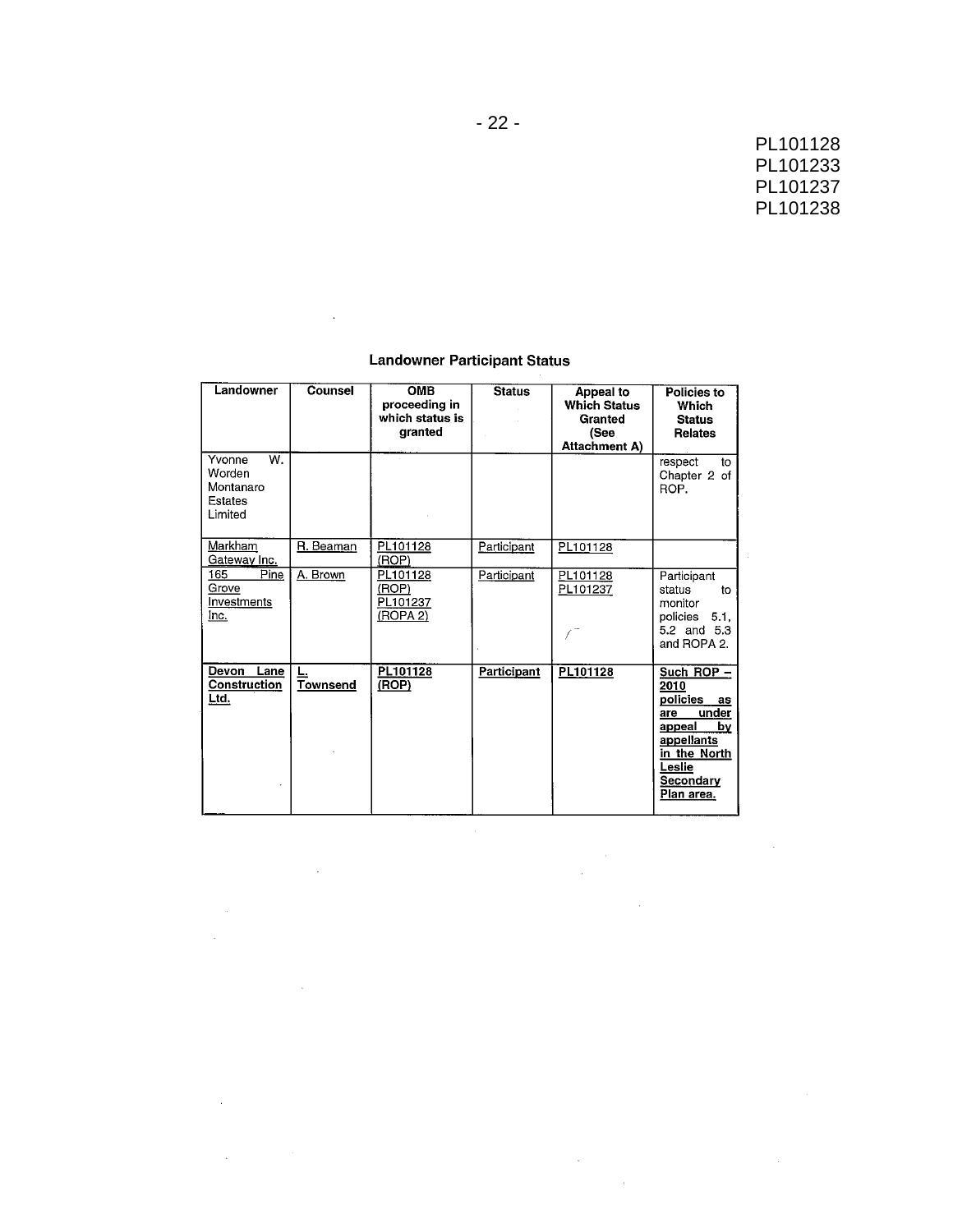#### ATTACHMENT "A"

#### **List of Appellants**

### York Region Official Plan - OMB Case No. PL101128

- $\mathbf{1}$ . Angus Glen North West Inc. and Angus Glen Holdings Inc.
- $2.$ E. Manson Investments
- 3. North Leslie Residential Landowners Group Inc.
- North Markham Landowners Group  $\Delta$ 
	- 1212763 Ontario Limited
		- 1463069 Ontario Limited  $\blacksquare$
		- $\blacksquare$ 1512406 Ontario Limited
		- 1612286 Ontario Inc.  $\blacksquare$
		- 4551 Elgin Mills Developments Limited  $\blacksquare$
	- CAVCOE Holding Ltd.  $\mathbf{r}$ 
		- Colebay Investments Inc.  $\blacksquare$
		- First Elgin Mills Developments Inc.
		- Firwood Holdings Inc.
		- Glendower Properties Inc.
		- Highcove Investments Inc.
		- Kennedy Elgin Developments Limited
	- Mackenzie 48 Investments Limited  $\blacksquare$
	- Major Kennedy Developments Limited  $\blacksquare$
	- Major Kennedy South Developments Limited
	- Major McCowan Developments Limited  $\blacksquare$
	- Romandale Farms Limited; Frambordeaux Developments  $\blacksquare$
	- Inc.
	- Summerlane Realty Corp.  $\blacksquare$
	- Tsialtas, Peter and Cathy  $\blacksquare$
	- Tung Kee Investment Limited Partnership
	- Warden Mills Developments Limited  $\blacksquare$
	- ZACORP Ventures Inc.
- 5. **Loblaw Properties Limited** 
	- Rice Commercial Group of Companies
- 7. Yonge Green Lane Developments Limited
- 8. Mr. Allen Eng
- Mr. John Hayes 9.
- Mr. Paul Jadilebovski  $10.$
- $11.$ Mr. Peter Antonopoulos
- Mr. Philip Comartin  $12.$
- Mr. Shai Perlmutter  $13.$
- 14. Mr. Steven DeFreitas
- Peat Farmers of Ontario represented by Mr. Phil Comartin 15.
- Property Owners with Rights Association represented by Paul 16.

Jadilebovski

6.

Kau & Associates L.P.  $17.$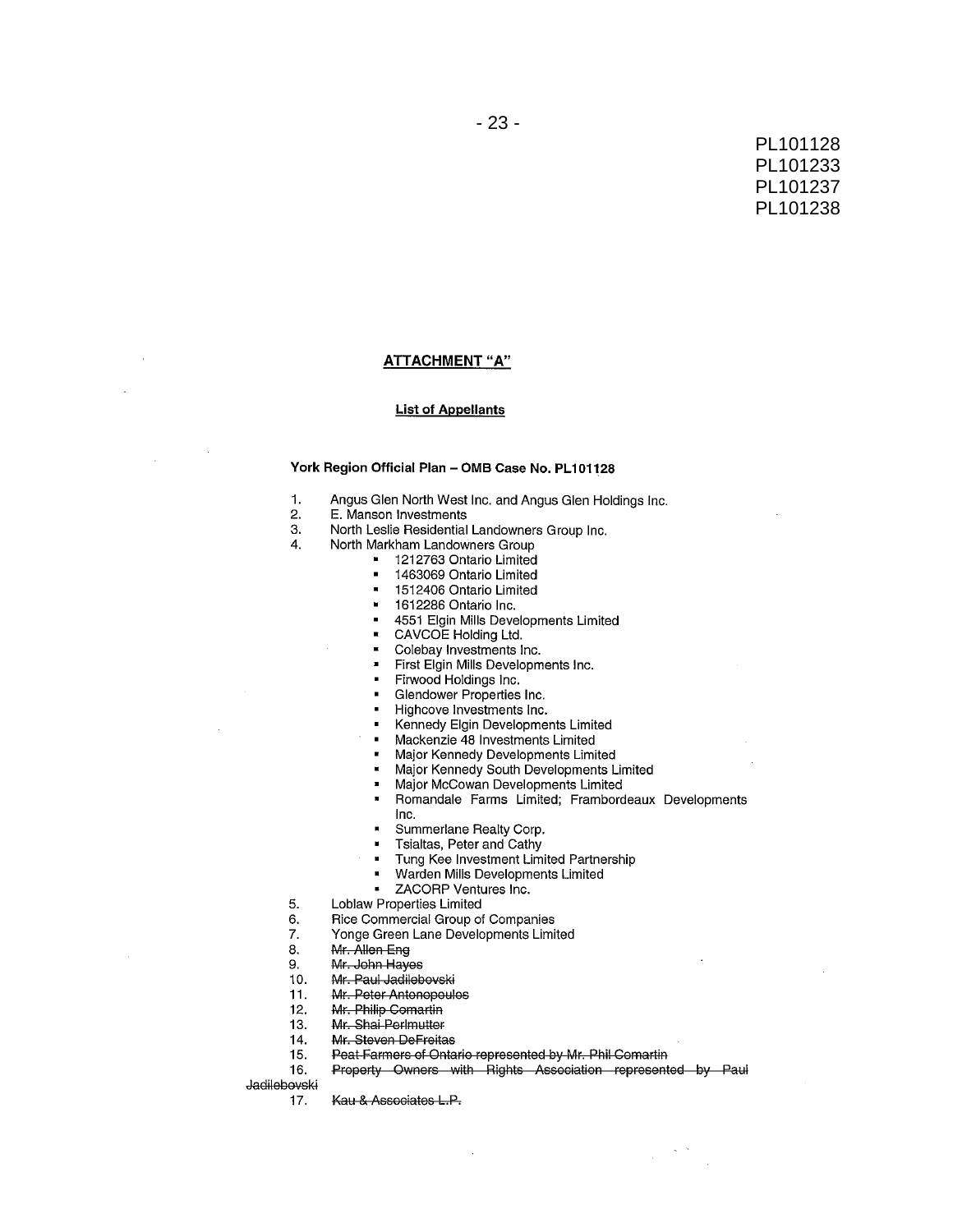- 18. Block-27-Landowners-Group
- 19 Dorzil Developments (Bayview) Ltd.
- 20. **Westlin Farms**
- $21.$ Lucia Milani and Rizmi Holdings Limited
- 22. Daraban Holdings Limited
- 23. Smart Centres and Calloway Real Estate Investment Trust
- 24. Yonge Bayview Holdings Inc.
- 25. 583753 Ontario Ltd.
- 26 775377 Ontario Ltd.
- 27. Helmhorst Investments Ltd.
- 28. Aurora 2C Landowners Group Inc.
- 29. W. J. Smith Gardens Limited
- 30. Metrus Development Inc.
- $31.$ Upper City Corporation and Clear Point Developments
- Minotar Holdings Inc, Cor-lots Development, Cherokee Holdings and 32.
- Halvan 5.5 Investments Limited
- 33. Dalton and Alan Faris and Eden Mills Estates Inc.
- 34. Robert G. Sikura
	- 35. Aurora-Leslie Developments Inc.
	- 36. Fieldgate Developments and TACC Developments
	- 37. Times Group Corporation
	- Memorial Gardens Canada Limited 38.
	- 40. 583753 Ontario Ltd.
	- Amir Hessam Limited and 668152 Ontario Ltd. 41.
	- 42. Arten Developments Inc.
	- 43. Sanmike Construction Ltd.
	- 44. Canada Mortgage and Housing Corporation
	- Mahamevna Bhavana Asapuwa Toronto 46.
	- The Mandarin Golf and Country Club Inc. and AV Investments II Inc. 47.
	- Cornerstone-Christian Community Church 48.
	- 49. Tesmar Holdings Inc.
	- Sustainable Vaughan 50.
	- 51. Markham Gateway Inc.

#### Amendment 1 - Urban Expansion in the Town of East Gwillimbury - OMB Case No. PL101233

- Dalton and Alan Faris
- Eden Mills Estates Inc.
- Martin Pick, Thomas Pick and 132463 Ontario Inc.
- Rice Commercial Group of Companies

Amendment 2 - Urban Expansion in the City of Vaughan - OMB Case No. PL101237

- Sustainable Vaughan

 $\mathcal{L}$